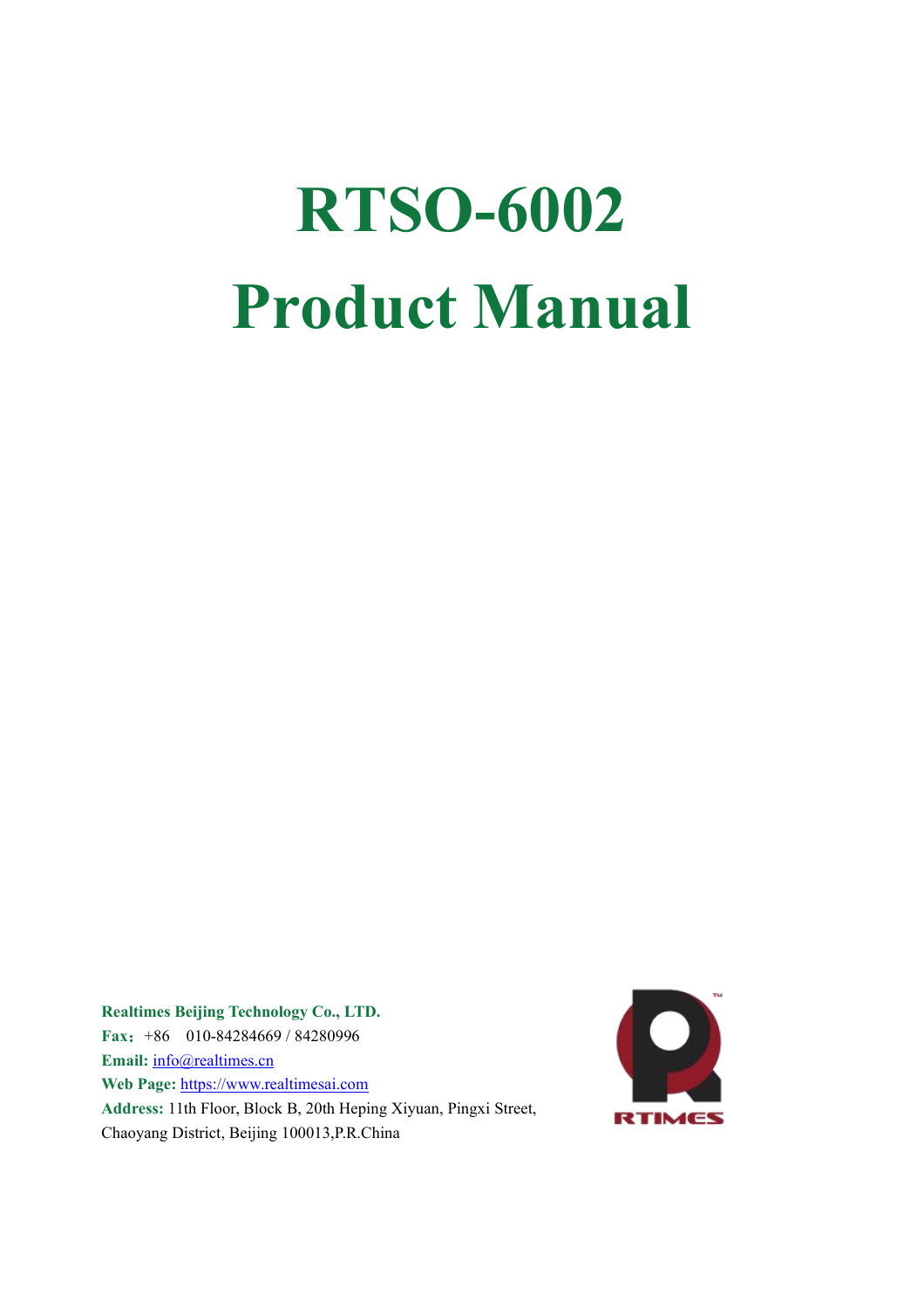# **Revision History**

| <b>Revision</b> | Date       | <b>Reason for change</b>                 | <b>Applicable</b> | <b>Editor</b> |
|-----------------|------------|------------------------------------------|-------------------|---------------|
|                 |            |                                          | hardware version  |               |
| V1.2            | 2021-01-20 | Initial release                          | V1.2              | RT0086        |
| V1.3            | 2021-06-08 | Mini PCIe base raised                    | V1.2              | RT0086        |
| V1.4            | 2021-08-24 | Modify document content                  | V1.2              | RT0086        |
| V1.5            | 2021-11-17 | Added NANO module support                | V1.2              | RT0086        |
| V1.6            | 2022-03-08 | version<br>software<br>supporting<br>Add | V1.2              | RT0086        |
|                 |            | instructions                             |                   |               |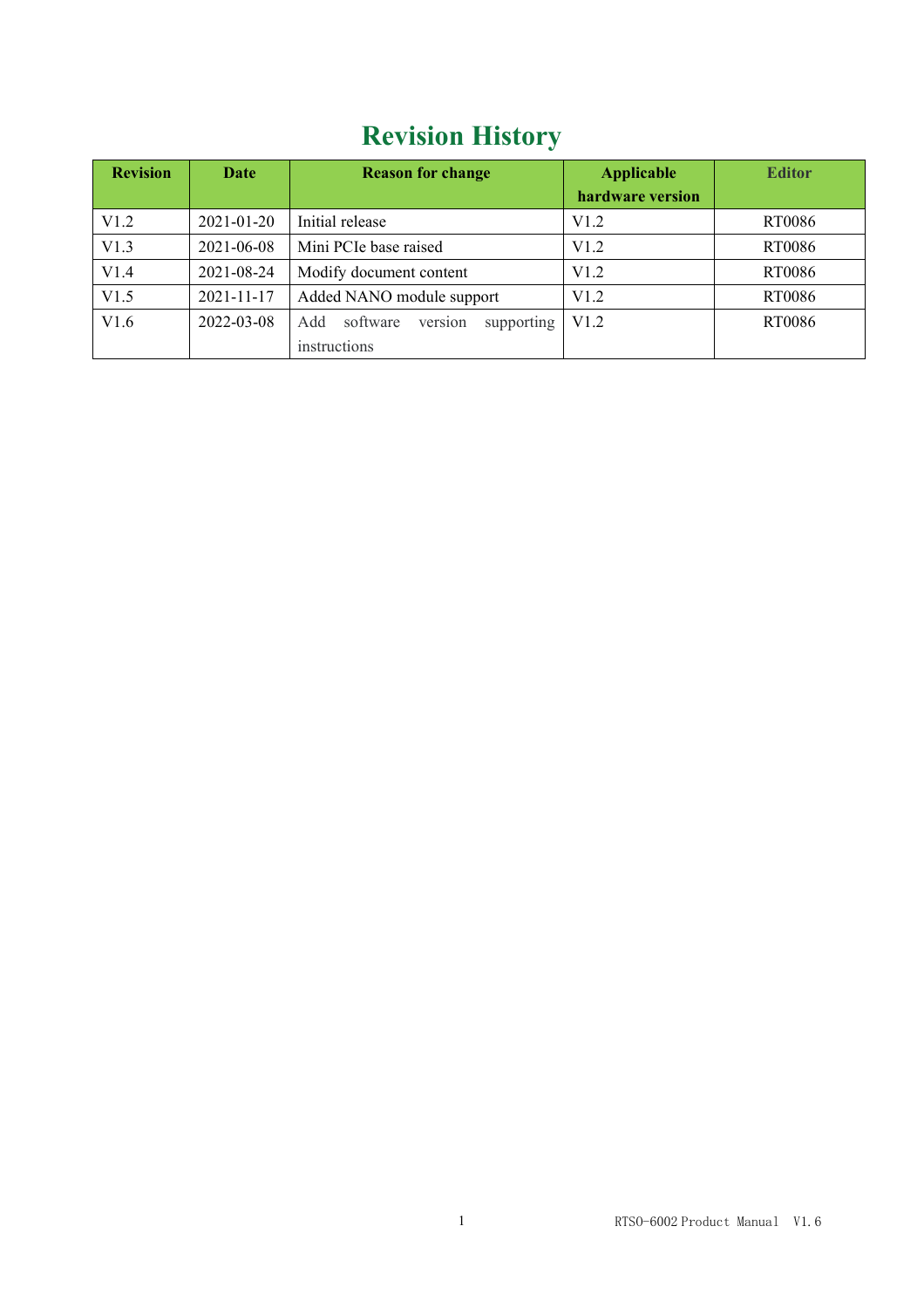

Realtimes Beijing Technology Co., LTD

### Catalogue

| $L\bar{L}$ |  |
|------------|--|
| 1.2        |  |
|            |  |
|            |  |
|            |  |
|            |  |
|            |  |
| 2.I        |  |
| 2.2        |  |
| 2.3        |  |
| 2.4        |  |
| 2.5        |  |
| 2.6        |  |
| 2.7        |  |
| 2.8        |  |
| 2.9        |  |
| 2.10       |  |
| 2.11       |  |
| 2.12       |  |
| 2.13       |  |
| 2.14       |  |
| 2.15       |  |
| 2.16       |  |
|            |  |
|            |  |
|            |  |
|            |  |
|            |  |
| 1.2        |  |
|            |  |
|            |  |
|            |  |
|            |  |
|            |  |
|            |  |
|            |  |
|            |  |
|            |  |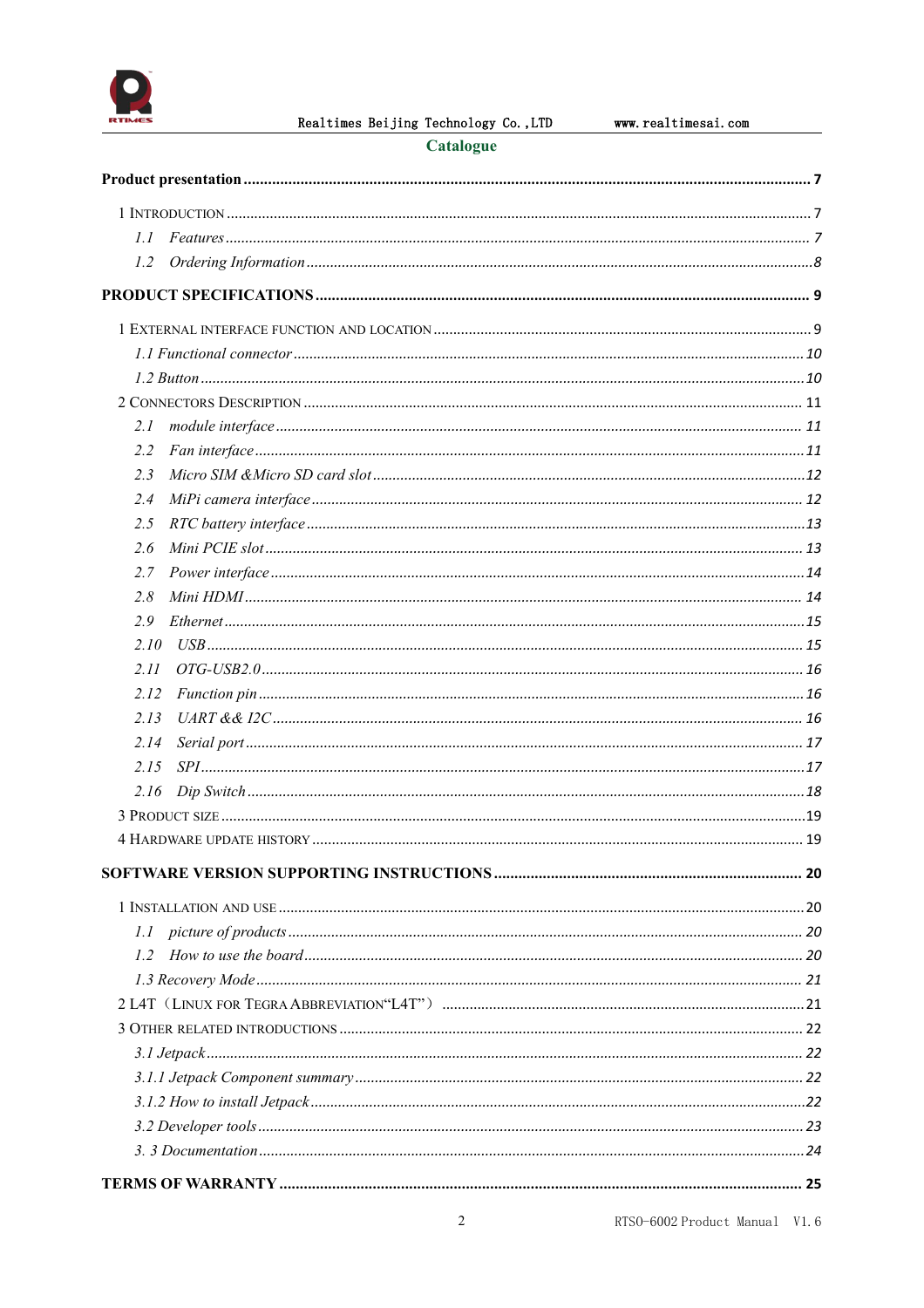

Realtimes Beijing Technology Co., LTD www.realtimesai.com

**COPYRIGHT NOTICE[.....................................................................................................................................](#page-26-0) 26**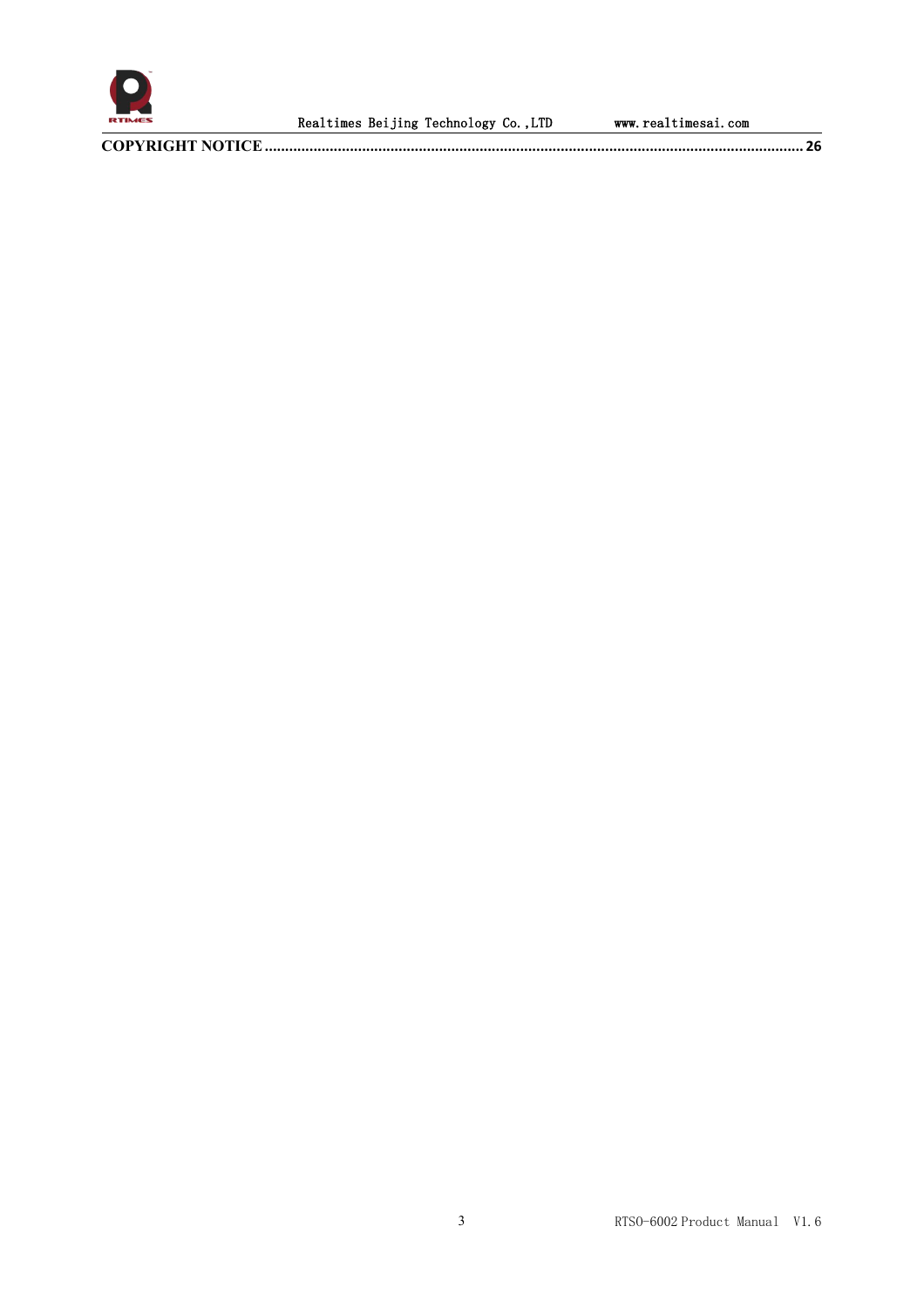



Electronic components and circuits are very sensitive to electrostatic discharge. Although our company designs anti-static protection for the main interfaces on the card when designing circuit board products, it is difficult to achieve anti-static safety protection for all components and circuits. Therefore, it is recommended to observe anti-static safety precautions when handling any circuit board component (including RTSO-6002). Anti-static safety protection measures include, but are not limited to the following:

- a) The smart box should be placed in an anti-static bag during transportation and storage, and then the board should not be taken out during installation and deployment.
- b) Before touching the smart box, discharge the static electricity stored in the body: wear a discharge grounding wrist strap.<br>c) Operate the smart box only within the safe area of the electrostatic discharge point.
- 
- d) Avoid moving smart boxes in carpeted areas.

## **Precautions and after-sales maintenance**

matters needing attention

Before using the product, please read this manual carefully and keep it for future reference;

- ⚫ Please pay attention to and follow all warning and guidance information marked on the product;
- Please use matching power adapter to ensure the stability of voltage and current;
- Please use this product in a cool, dry and clean place;

⚫ Do not use this product in cold and hot alternate environment to avoid condensation damage components;

Do not splash any liquid on the product. Do not use organic solvent or corrosive liquid to clean the product;

⚫ Do not use the product in dusty and messy environment. If it is not used for a long time, please pack the product;

⚫ Do not use in the environment with excessive vibration, any dropping or knocking may damage the circuit and components;

- ⚫ Do not plug and unplug the core board and peripheral modules when power is on;
- Please do not repair or disassemble the product by yourself. In case of any fault, please contact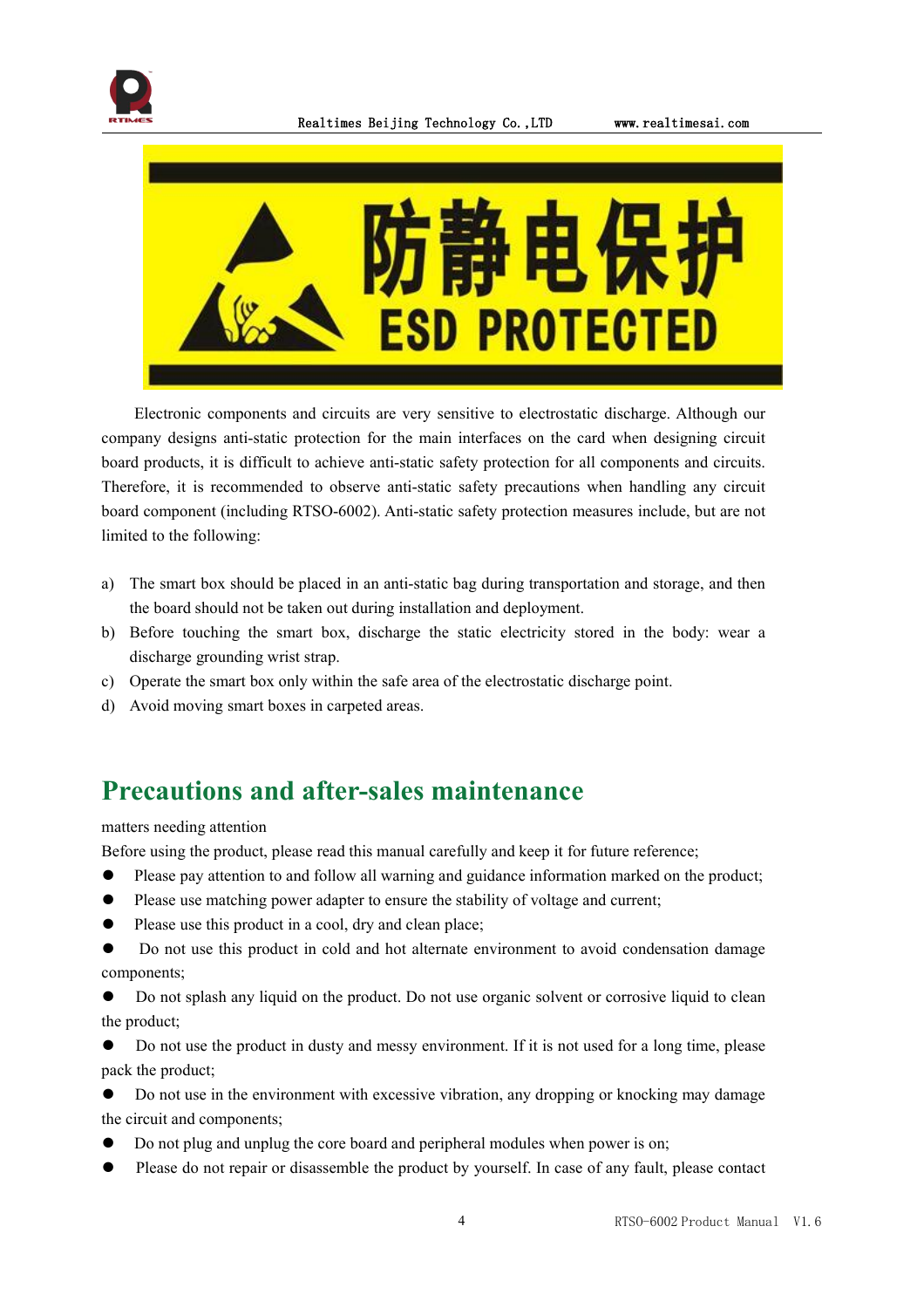

Realtimes Beijing Technology Co.,LTD www.realtimesai.com

our company in time for maintenance;

⚫ Do not modify or use unauthorized accessories by yourself, and the damage caused will not be warranted;

After sales maintenance

1) Warranty period

- $\bullet$  Base plate, core plate : 3 year (non-human damage)
- ⚫ Other peripherals sold by the company:1year(non-human damage)

2) Warranty description

Within 7 days: the product (base plate, core module) is not damaged by human, our company will replace / repair it free of charge, and bear the return freight; (because the core module needs NVIDIA to confirm that it can meet the requirements of repair, it will take a long time, we will coordinate as soon as possible, please forgive for the inconvenience)

● From 7 days to 36 months: the product (base plate, core module) is not damaged by human, our company will repair it free of charge, and bear the return freight; (because the core module needs NVIDIA to confirm that it can meet the requirements of repair, it will take a long time, we will coordinate as soon as possible, please forgive for the inconvenience)

⚫ Artificial damage in more than 3 year or 3 year: the product (carrier plate) shall be tested after it is sent to the customer, and the customer shall be informed of whether it can be repaired and the maintenance cost in detail. After reaching an agreement, the product shall be repaired and returned to the customer, and the company shall bear the return freight;

The starting time shall be subject to the date of express delivery receipt;

3) Contact information

Official website: www.realtimesai.com

Taobao website: https://shop340963258.taobao.com/

Address:11, block B, Heping Xiyuan, Heping West Street, Chaoyang District, Beijing

Attention: RMA

Tel: 010-84284669

Mailing notice: contact with the company's sales department in advance, arrange technical support personnel to check and eliminate errors caused by misoperation as soon as possible, fill in the product after-sale return to factory maintenance form after verification, and send it to rma@realtimes.cn Mail box, please attach the list of items to facilitate verification, so as to avoid loss and loss in the process of express delivery. The company does not receive any delivery

## **Technical support and development customization**

1. Scope of technical support

1) The company releases the electrical characteristics and use of industrial carrier boards and modules;

2) Physical dimension of hardware, relevant structure diagram and line sequence definition of specific interface;

3) Burn in verification of all BSP support packages provided by the company;

- 4) The company released burn environment construction, entry-level use. ;
- 5) Various peripheral module drivers released by the company;
- 6) The company's product fault diagnosis and after-sales maintenance services;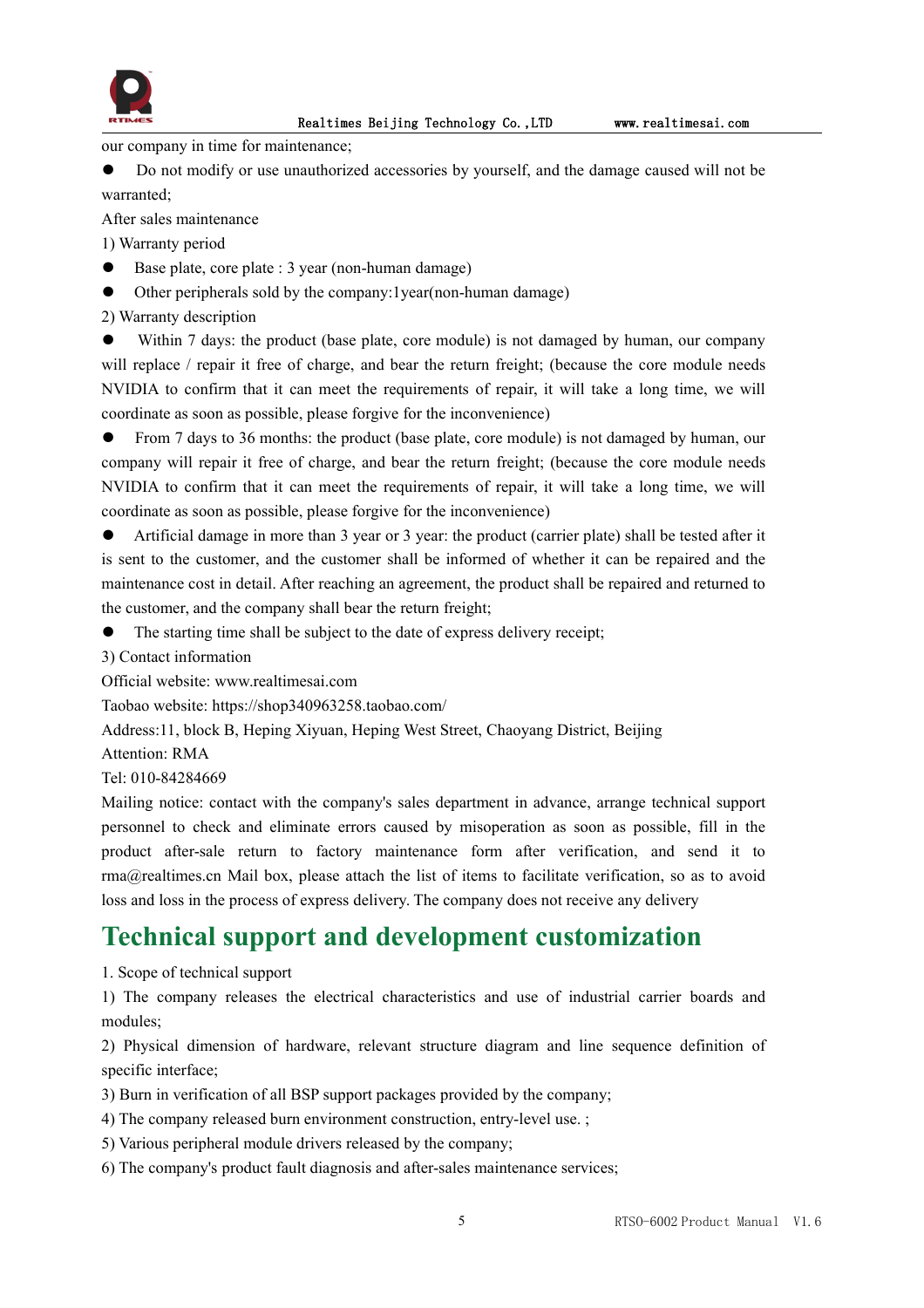

2. Scope of technical discussion

Due to the wide range of embedded system knowledge and various types of involvement, we can not guarantee that all kinds of questions can be answered one by one. The following content is not available for technical support, only suggestions can be provided.

1) Knowledge beyond the course published by our company;

2) Specific software program design;

3) Technical support for industrial carrier not issued by the company;

4) All kinds ofdriving support for industrial carrier board not issued by the company;

5) Hardware principle and drive design of peripheral module not issued by our company;

3. Technical support mode

1) Official website or email questions (recommended): http://www.realtimesai.com/cn/download.html techsupport@realtimes.cn

2) Official Taobao through Alibaba Wangwang consultation: https://shop340963258.taobao.com/

3) Wechat group consultation (wechat Group No. consults Taobao customer service or sales, and

Taobao purchase order No. needs to be provided for verification);

4) Technical support email: techsupport@realtimes.cn

5) Tel: 010-84284669

4. Technical support time

Monday to Friday; 8:30-12:00 am; 1:00-17:30 PM;

The company arranges the rest according to the national legal holidays, during which it may not be able to provide technical support, please send the problem to the technical support email. We will reply to you as soon as possible on weekdays.

5. Complaints and suggestions

If you are not satisfied with us or have suggestions, you can send an email to yu.qin  $\omega$  realtimes.cn For feedback, please call 010-84284669 for further improvement.

6. Customized development services

The company provides the embedded operating system driver based on NVIDIA Jetson series and the paid customized development service of hardware carrier board to shorten your product development cycle.

Please email the request to [info@realtimes.cn](mailto:info@realtimes.cn)

## **Data acquisition and subsequent update**

1. Access to information

Download on our website

The company's website contains supporting information of its products, including product user manual, NVIDIA Jetson series module data manual, BSP driver support package for carrier board, supporting peripheral driver files, interface test verification method, FAQ, system burning guide, etc.Get into www.realtimesai.com , select "data download" in the navigation bar, find the data you need, and click download.

2. . Subsequent updates

Updates of subsequent documents, BSP, driver files and other official account will be updated in time. We will pay close attention to our developments in order to ensure that your information is up to date. We will push through WeChat public.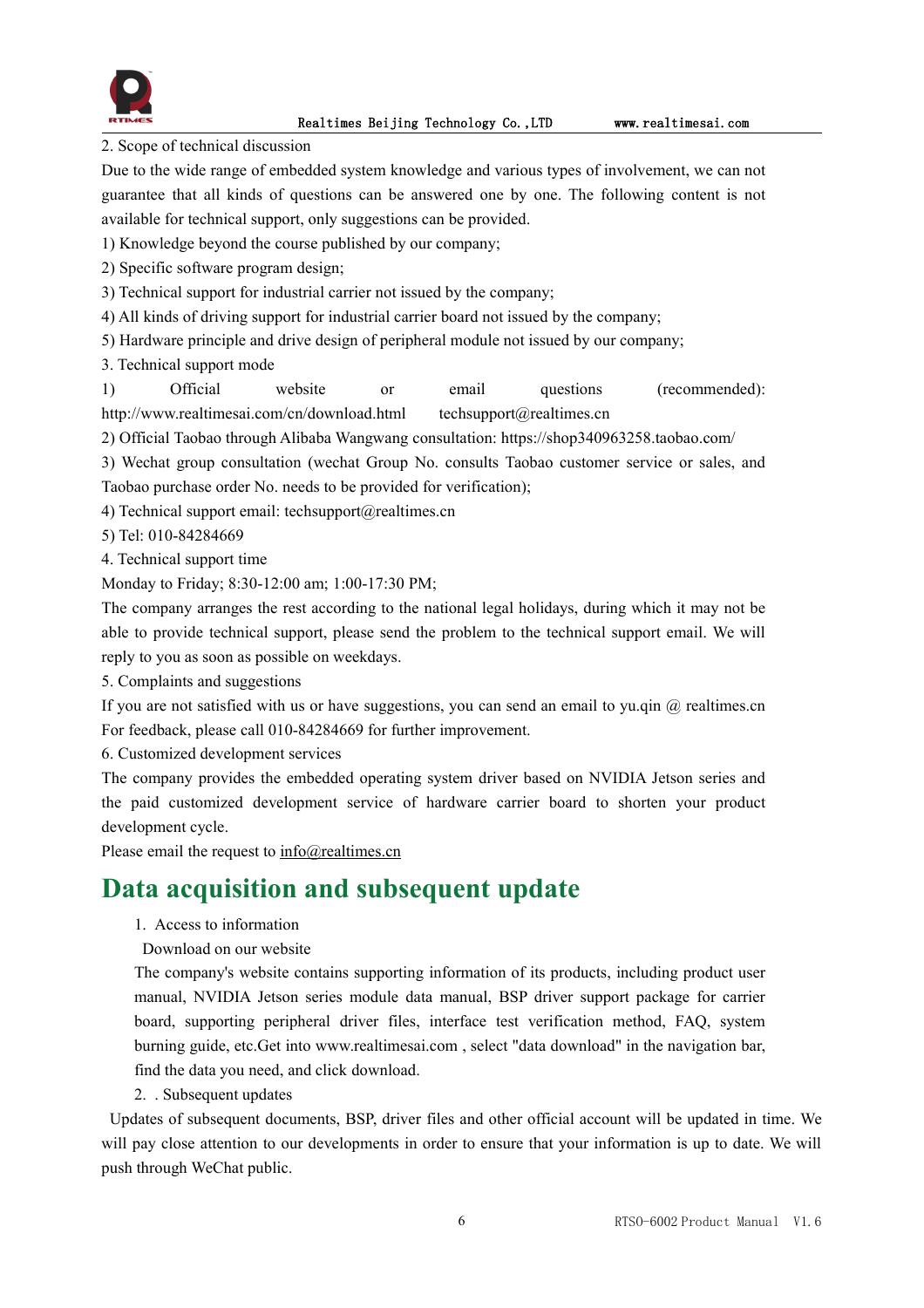

# <span id="page-7-0"></span>**Product presentation**

## <span id="page-7-1"></span>**1 Introduction**

The NVIDIA Jetson Xavier NX/TX2 NX/Nano module is a processor suitable for machine deep learning launched by NVIDIA. It has powerful computing power and the module area is only the size of a credit card. It is mainly aimed at the fast-developing artificial intelligence market in recent years, such as unmanned aerial vehicles, automatic driving systems, etc., and has relatively broad application prospects. RTSO-6002 is an industrial-grade carrier board for Xavier NX/TX2 NX/Nano, with an operating temperature of -40℃—+80℃, low power consumption, high security level, and can meet various harsh conditions.

## <span id="page-7-2"></span>**1.1 Features**

Model distinction:

| Diff         | 5002    | ററാ  |
|--------------|---------|------|
| Onboard eMMC | Without | Have |

Interface comparison:

| Type                  | 6002                                                                           | 6002E                                                                                |  |  |  |  |  |
|-----------------------|--------------------------------------------------------------------------------|--------------------------------------------------------------------------------------|--|--|--|--|--|
| Interface             |                                                                                |                                                                                      |  |  |  |  |  |
| AI core               | Xavier NX/TX2 NX/Nano                                                          |                                                                                      |  |  |  |  |  |
|                       | 1 x USB Type A port, support usb2.0, usb3.0 signal, provide 1A output current; |                                                                                      |  |  |  |  |  |
| <b>USB</b>            | 1 x USB Type A port, only supports usb2.0 signal, providing 1A output current; |                                                                                      |  |  |  |  |  |
|                       |                                                                                | 1 x Micro USB port, support usb host and usb device mode, provide 1A output current. |  |  |  |  |  |
| <b>HDMI</b>           |                                                                                | 1 x Mini-HDMI 2.0 interface (maximum 6Gbps, 24bpp, $4096x2160@60Hz$ )                |  |  |  |  |  |
| <b>Network Port</b>   |                                                                                | 1 x Gigabit Ethernet (10/100/1000Mbps auto-sensing; half-duplex/full-duplex          |  |  |  |  |  |
|                       | auto-sensing)                                                                  |                                                                                      |  |  |  |  |  |
| UART&I2C              |                                                                                | 2 x 3.3V function port UART, 1 x Debug UART, 2 x I2C, 1 x SPI and GPIO multiplexing  |  |  |  |  |  |
| <b>CAN</b>            | 2 x CAN 2.0 (Nano has no CAN function)                                         |                                                                                      |  |  |  |  |  |
| Camera                | 2 x MIPI interfaces                                                            |                                                                                      |  |  |  |  |  |
| Interface             |                                                                                |                                                                                      |  |  |  |  |  |
| <b>PCIe</b> Interface | 1 x Mini-PCIe interface                                                        |                                                                                      |  |  |  |  |  |
| <b>RTC</b> Interface  |                                                                                | 1 x RTC battery interface                                                            |  |  |  |  |  |
| <b>SD/EMMC</b>        | 1 x Micro SD                                                                   | 1 x 128G EMMC                                                                        |  |  |  |  |  |
| <b>SIM</b> Interface  | 1x Micro SIM interface                                                         |                                                                                      |  |  |  |  |  |
| <b>FAN</b> Interface  | 1 x FAN fan connector                                                          |                                                                                      |  |  |  |  |  |
| <b>Size</b>           | $87mm*57mm*26.37mm$                                                            |                                                                                      |  |  |  |  |  |
| Power input           | $+12V$                                                                         |                                                                                      |  |  |  |  |  |
| Temperature           |                                                                                | $-40$ ~+80°C                                                                         |  |  |  |  |  |
| Weight                | About 56g                                                                      |                                                                                      |  |  |  |  |  |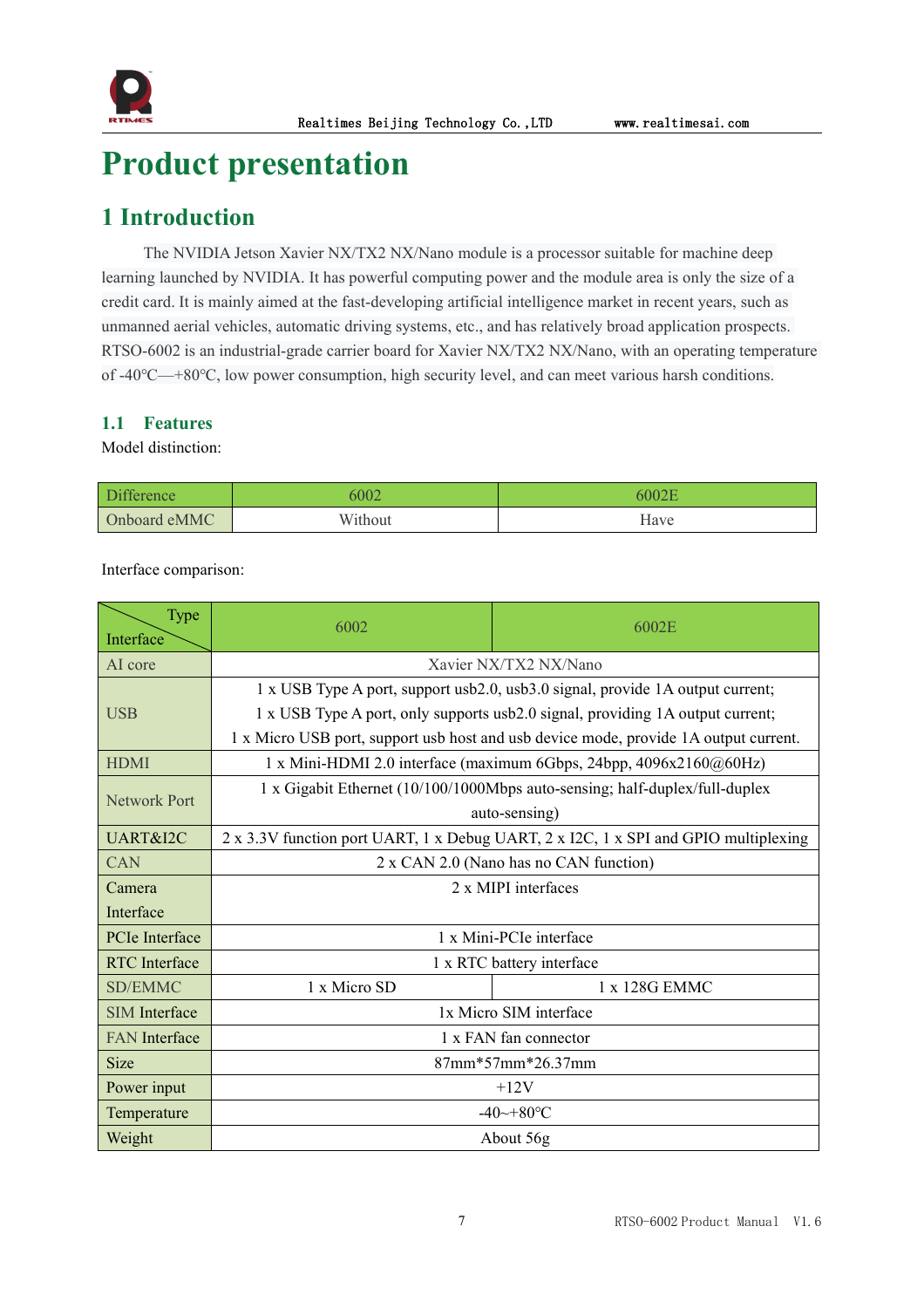

Realtimes Beijing Technology Co., LTD www.realtimesai.com

<span id="page-8-0"></span>**1.2 Ordering Information**

| Or act the information<br><b>Model Options</b> | <b>Description</b>                                             |  |  |  |
|------------------------------------------------|----------------------------------------------------------------|--|--|--|
|                                                | Supports Jetson Xavier NX/TX2 NX/Nano modules, 1 x GbE, 1 x    |  |  |  |
|                                                | mini-PCIe, 1 x mini-HDMI, 2 x MIPI CSI-2/2 Lane, 1 x USB       |  |  |  |
|                                                | OTG, 1 x USB 2.0, 1 x USB 3.1, 2 x CAN, 2 x I2C, 1x SPI, 1 x   |  |  |  |
| RTSO-6002                                      | Debug UART, 2 x UART, 12 x GPIOs(optional), 4G                 |  |  |  |
|                                                | LTE(optional), 1 x Micro SIM, 1 x Micro SD, RoHS Compliant,    |  |  |  |
|                                                | Provide Rite-Hite New Era RTS Linux4Tegra Software Support     |  |  |  |
|                                                | Package                                                        |  |  |  |
|                                                | Supports Jetson Xavier NX/TX2 NX/Nano modules, 1 x GbE, 1 x    |  |  |  |
|                                                | mini-PCIe, 1 x mini-HDMI, 2 x MIPI CSI-2/2 Lane, 1 x USB       |  |  |  |
|                                                | OTG, 1 x USB 2.0, 1 x USB 3.1, 2 x CAN, 2 x I2C, 1x SPI, 1 x   |  |  |  |
| <b>RTSO-6002E</b>                              | Debug UART, 2 x UART, 12 x GPIOs(optional), 4G                 |  |  |  |
|                                                | LTE(optional), 1 x Micro SIM, 1 x eMMC(128GB), provide RTS     |  |  |  |
|                                                | Linux4Tegra Software Support Package                           |  |  |  |
|                                                | 1 x miniHDMI to HDMI cable; 1 x USB OTG; 4 x multi-function    |  |  |  |
| RTSO-6001B-cables(optional)                    | double row pin extension cables (UART, I2C, UART, SPI); 1 x    |  |  |  |
|                                                | RTC battery                                                    |  |  |  |
| RTS-XavierNX-HS03(optional)                    | <b>Active Heatsinks for Xavier NX Modules</b>                  |  |  |  |
| RPI Camera V2 (optional)                       | Raspberry Pi MIPI camera, 8MP, Sony IMX219 module              |  |  |  |
| FAW-1233-03 (optional)                         | MIPI Camera Cable, Micro Coax I-PEX Cable, 300mm               |  |  |  |
|                                                | Mini-pcie Video Capture Card ,RTSV-6911i (8-channel D1         |  |  |  |
| RTSV-6911i (optional)                          | NTSC/PAL video input), Pro Capture Mini SDI (single-channel    |  |  |  |
| Pro Capture Mini SDI (optional)                | SDI video input), Pro Capture Mini HDMI (single-channel HDMI   |  |  |  |
| Pro Capture Mini HDMI (optional)               | Video Input)                                                   |  |  |  |
| miniPCIe to M.2.M (optional)                   | mini-PCIe to M.2 Key M interface card                          |  |  |  |
|                                                | M.2 Video capture card, Eco Capture Dual SDI M.2 (dual-channel |  |  |  |
| Eco Capture Dual SDI M.2 (optional)            | SDI video input), Eco Capture Quad SDI M.2(four-channel SDI    |  |  |  |
| Eco Capture Quad SDI M.2(optional)             | Video input)                                                   |  |  |  |
| ME909S-821(optional)                           | mini-PCIe Full netcom 4G module                                |  |  |  |

## **Order online**

[Taobao](file:///D:/Users/10096/AppData/Local/Youdao/Dict/8.9.5.0/resultui/html/index.html) [shop](file:///D:/Users/10096/AppData/Local/Youdao/Dict/8.9.5.0/resultui/html/index.html)s: <https://shop340963258.taobao.com> Jingdong shops: <https://mall.jd.com/index-824786.html>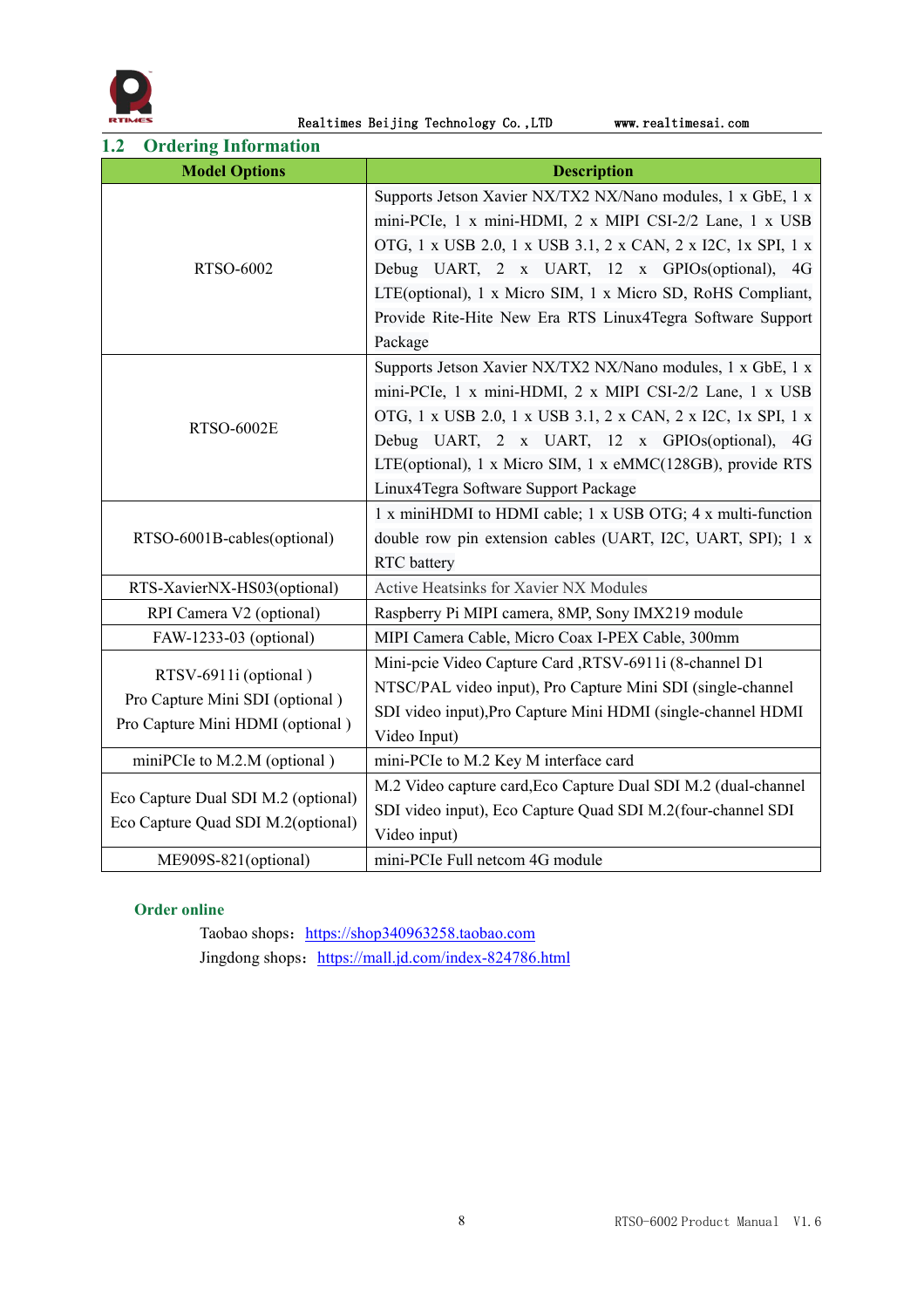

# <span id="page-9-0"></span>**Product specifications**

## <span id="page-9-1"></span>**1 External interface function and location**



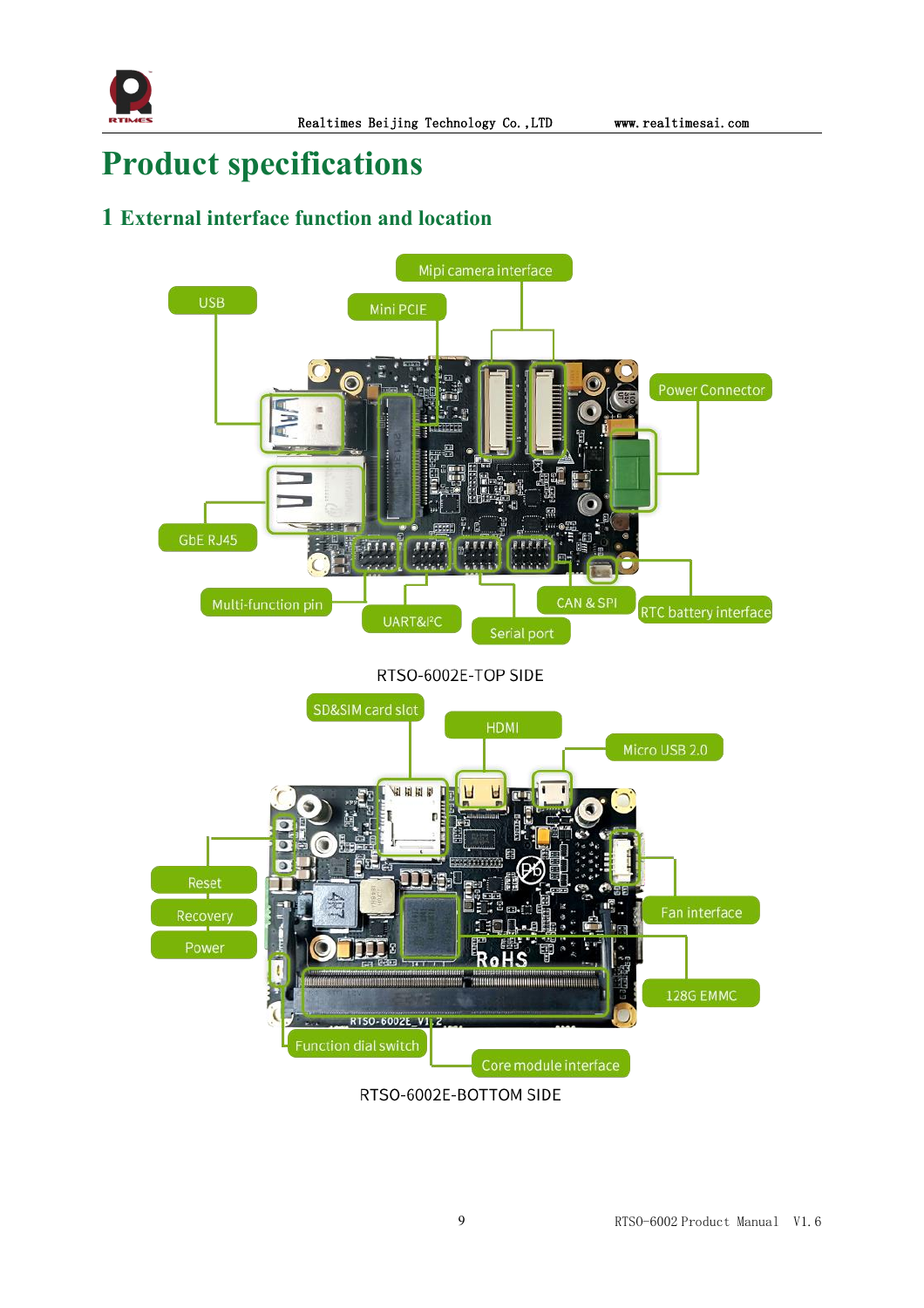

Realtimes Beijing Technology Co., LTD www.realtimesai.com

## <span id="page-10-0"></span>**1.1 Functional connector**

| 指示标识           | 功能描述                                                        |  |  |
|----------------|-------------------------------------------------------------|--|--|
| U1             | 260 Pin, Connect to the NVIDIA Jetson Xavier NX/TX2 NX/Nano |  |  |
|                | core module                                                 |  |  |
| J14            | Connect external cooling fans                               |  |  |
| J4             | Micro SIM & Micro SD card slot                              |  |  |
| J8/J21         | MiPi Camera interface                                       |  |  |
| J16            | RTC The battery pin                                         |  |  |
| J <sub>6</sub> | Mini PCIE slot                                              |  |  |
| J18            | Power input terminal                                        |  |  |
| J13            | Ethernet connector                                          |  |  |
| J2             | USB connector                                               |  |  |
| J7             | Mini HDMI interface                                         |  |  |
| J1             | OTG USB 2.0 Micro Type-B interface                          |  |  |
| J20            | Function button pin insertion                               |  |  |
| J11            | <b>UART &amp;&amp; I2C</b>                                  |  |  |
| J12            | Serial port pin                                             |  |  |
| J10            | SPI port pin                                                |  |  |
| J3             | Dial switch                                                 |  |  |

## <span id="page-10-1"></span>**1.2 Button**

| <b>Marking</b> | <b>Function description</b>                                  |  |
|----------------|--------------------------------------------------------------|--|
| K1             | POWER button is used for system shutdown and POWER on after  |  |
|                | soft shutdown                                                |  |
| K <sub>2</sub> | RECOVERY button is used to put the core module into recovery |  |
|                | mode                                                         |  |
| K٩             | RESET button is used to restart the core module              |  |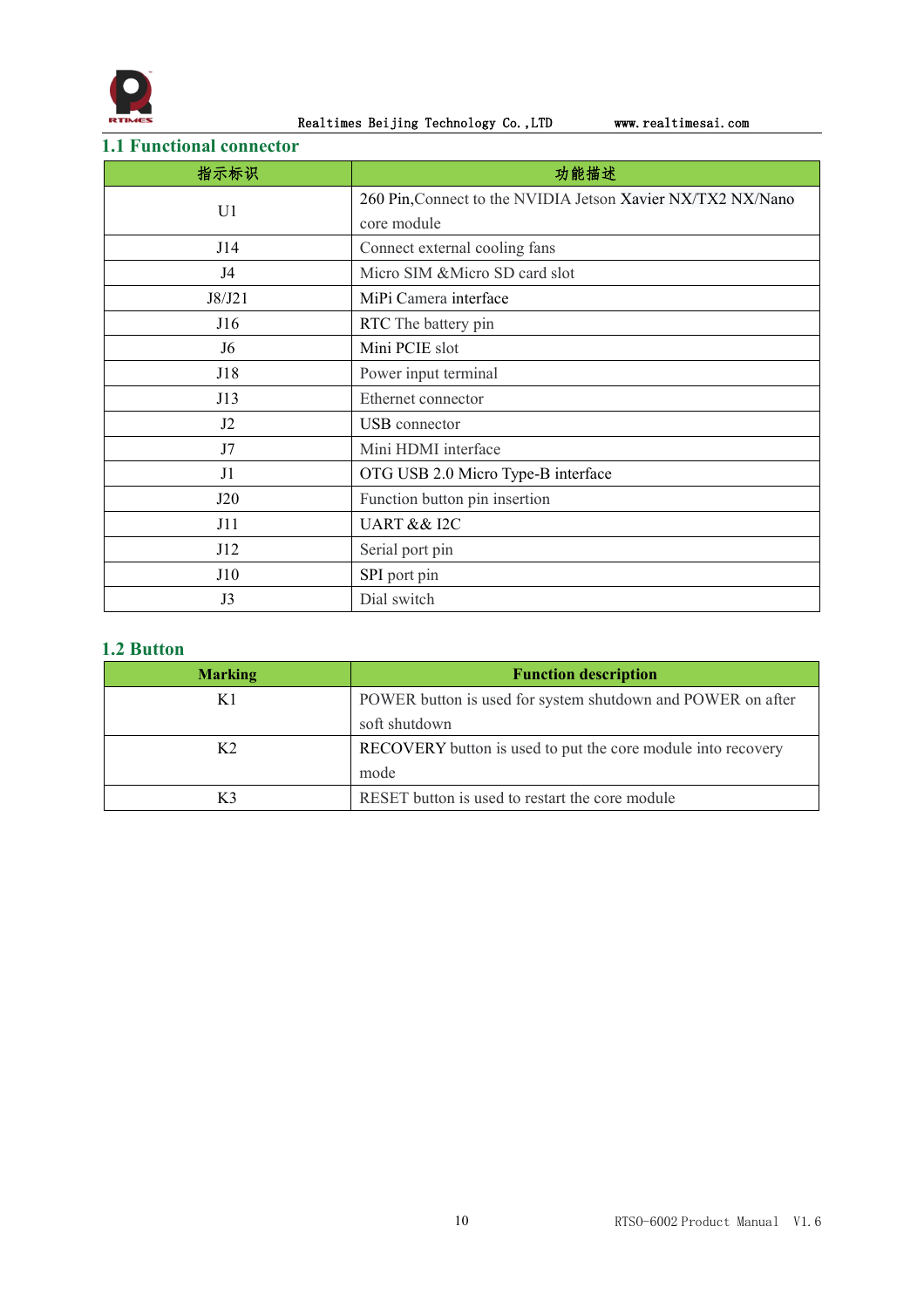

# <span id="page-11-0"></span>**2 Connectors Description**

## <span id="page-11-1"></span>**2.1 module interface**

| <b>Function</b>   | Connect NVIDIA Jetson Xavier NX/TX2 NX/Nano core module                                                       |  |
|-------------------|---------------------------------------------------------------------------------------------------------------|--|
| <b>Marking</b>    | U1                                                                                                            |  |
| <b>Type</b>       | 260 Pin DDR4 SO-DIMM                                                                                          |  |
| <b>Pin define</b> | Refer to the pin definition instructions in the NVIDIA Jetson Xavier<br>NX/TX2 NX/Nano core module data book. |  |

## <span id="page-11-2"></span>**2.2 Fan interface**

| <b>Function</b> | Connect external cooling fan |                        |     |               |  |  |
|-----------------|------------------------------|------------------------|-----|---------------|--|--|
| <b>Marking</b>  | J14                          |                        |     |               |  |  |
| <b>Type</b>     |                              | Molex PicoBlade Header |     |               |  |  |
| Pin define      |                              |                        |     |               |  |  |
|                 | Pin                          | <b>Signal</b>          | Pin | <b>Signal</b> |  |  |
|                 |                              | <b>GND</b>             |     | $+5V$         |  |  |
|                 |                              | <b>TACH</b>            |     | <b>PWM</b>    |  |  |
|                 |                              |                        |     |               |  |  |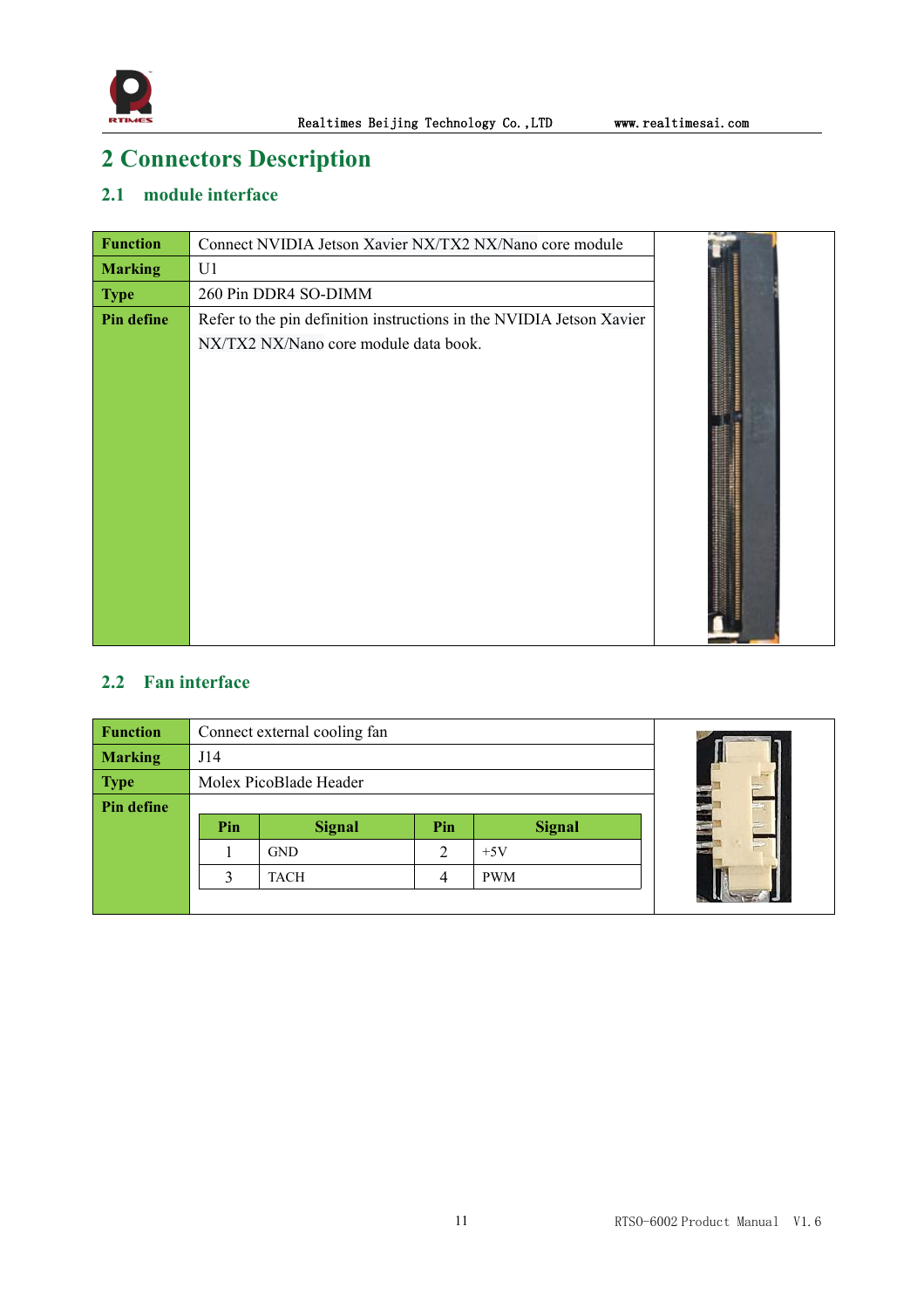

Realtimes Beijing Technology Co.,LTD www.realtimesai.com

## <span id="page-12-0"></span>**2.3 Micro SIM &Micro SD cardslot**

| <b>Function</b>   |                | Micro SIM & Micro SD card slot       |                |               |  |
|-------------------|----------------|--------------------------------------|----------------|---------------|--|
| <b>Marking</b>    | J <sub>4</sub> |                                      |                |               |  |
| <b>Type</b>       |                | Micro SIM & Micro SD                 |                |               |  |
| <b>Pin define</b> |                | Micro SIM card slot (substratum)     |                |               |  |
|                   | Pin            | <b>Signal</b>                        | Pin            | <b>Signal</b> |  |
|                   | 1              | SDIO_DATA2                           | $\overline{2}$ | SDIO_DATA3    |  |
|                   | 3              | SDIO_CMD                             | $\overline{4}$ | SDIO_VCC      |  |
|                   | 5              | SDIO_CLK                             | 6              | <b>GND</b>    |  |
|                   | $\tau$         | SDIO_DATA0                           | 8              | SDIO_DATA1    |  |
|                   | 9              | <b>GND</b>                           | 10             | SDIO_CD       |  |
|                   |                | Micro SD card slot (superstratum)    |                |               |  |
|                   | Pin            | <b>Signal</b>                        | Pin            | <b>Signal</b> |  |
|                   | T1             | SDIO_DATA2                           | T <sub>2</sub> | SDIO_DATA3    |  |
|                   | T <sub>3</sub> | SDIO_CMD                             | T <sub>4</sub> | SDIO_VCC      |  |
|                   | T <sub>5</sub> | SDIO_CLK                             | T <sub>6</sub> | <b>GND</b>    |  |
|                   | T7             | SDIO_DATA0                           | T <sub>8</sub> | SDIO_DATA1    |  |
|                   | T <sub>9</sub> | SDIO_CD                              |                |               |  |
|                   |                | SIM card facing: notch facing inward |                |               |  |

## <span id="page-12-1"></span>**2.4 MiPi camera interface**

| <b>Function</b> | MiPi camera   |                 |                |                 |  |
|-----------------|---------------|-----------------|----------------|-----------------|--|
| <b>Marking</b>  | J8/J21        |                 |                |                 |  |
| <b>Type</b>     | FPC connector |                 |                |                 |  |
| Pin define      |               |                 |                |                 |  |
|                 | Pin           | <b>Signal</b>   | Pin            | <b>Signal</b>   |  |
|                 |               | <b>GND</b>      | $\overline{2}$ | CON CSI A D0 N  |  |
|                 | 3             | CON CSI A D0 P  | $\overline{4}$ | <b>GND</b>      |  |
|                 | 5             | CON CSI A D1 N  | 6              | CON CSI A D1 P  |  |
|                 | 7             | <b>GND</b>      | 8              | CON CSI A CLK N |  |
|                 | 9             | CON CSI A CLK P | 10             | <b>GND</b>      |  |
|                 | 11            | CON CAM1 PWDN   | 12             | CON CAMA MCLK   |  |
|                 | 13            | CAM I2C SCL     | 14             | CAM I2C SDA     |  |
|                 | 15            | VDD 3V3         | 16             |                 |  |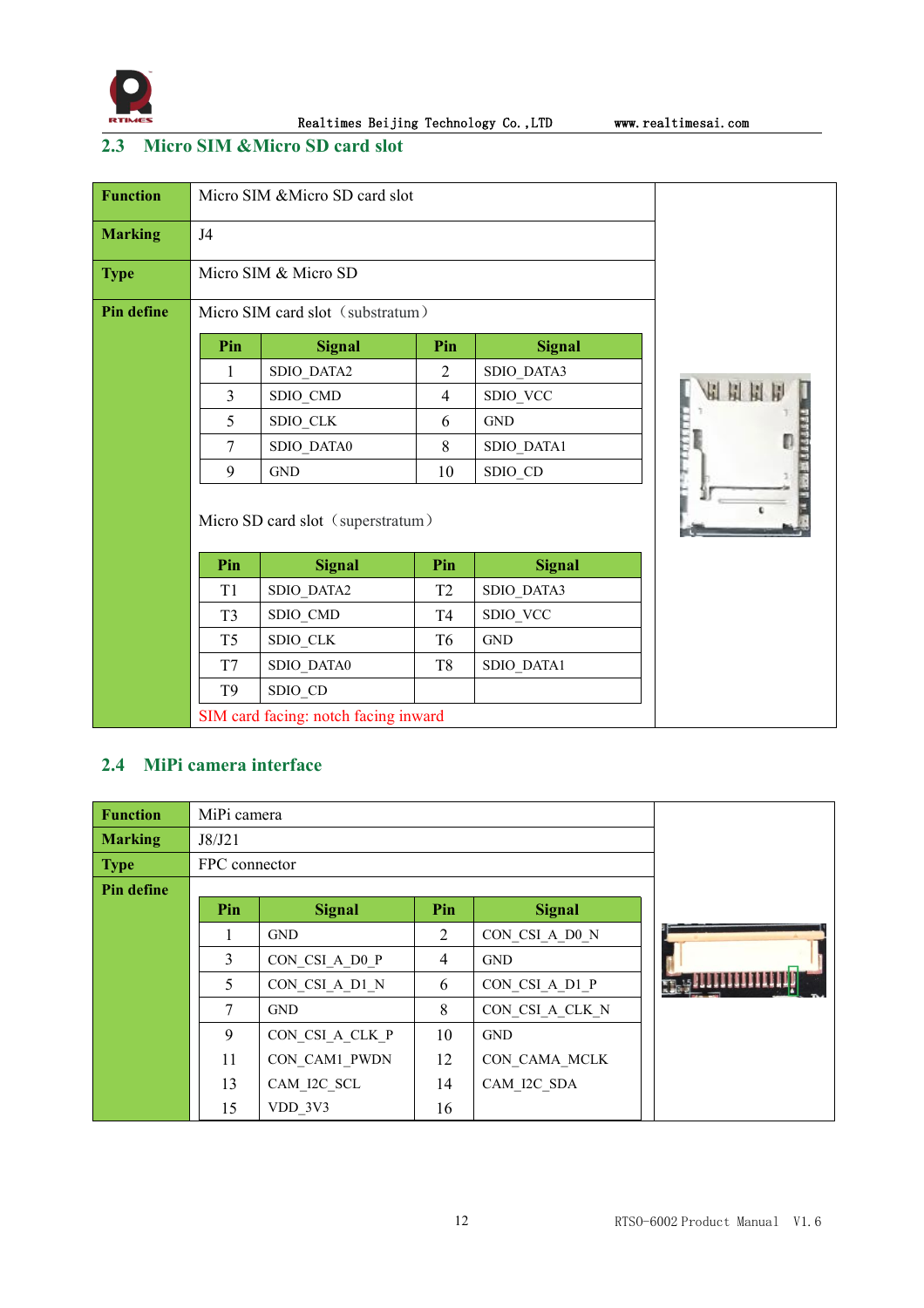

Realtimes Beijing Technology Co., LTD www.realtimesai.com

## <span id="page-13-0"></span>**2.5 RTC battery interface**

| <b>Function</b> | RTC battery pin |                                    |   |    |  |
|-----------------|-----------------|------------------------------------|---|----|--|
| <b>Marking</b>  | J16             |                                    |   |    |  |
| <b>Type</b>     |                 | 1.27mm Pitch 1x3Pin SIP            |   |    |  |
| Pin define      |                 |                                    |   |    |  |
|                 | Pin             | <b>Signal</b>                      |   |    |  |
|                 |                 | <b>GND</b>                         | 2 | NC |  |
|                 | 3               | $+3V$                              |   |    |  |
|                 |                 |                                    |   |    |  |
|                 |                 | Pin-1: The green box on the right. |   |    |  |

## <span id="page-13-1"></span>**2.6 Mini PCIE slot**

| <b>Function</b>   | Mini PCIE      | slot                 |                |                      |               |
|-------------------|----------------|----------------------|----------------|----------------------|---------------|
| <b>Marking</b>    | J <sub>6</sub> |                      |                |                      |               |
| <b>Type</b>       | Mini PCIE      |                      |                |                      |               |
| <b>Pin define</b> |                |                      |                |                      |               |
|                   | Pin            | <b>Signal</b>        | Pin            | <b>Signal</b>        |               |
|                   | $\mathbf{1}$   | <b>WAKE</b>          | $\overline{2}$ | 3.3V                 |               |
|                   | $\overline{3}$ | $\rm NC$             | $\overline{4}$ | $\operatorname{GND}$ |               |
|                   | 5              | $\rm NC$             | 6              | $1.5\mathrm{V}$      |               |
|                   | $\tau$         | PCIE CLKREQ          | 8              | UIM_PWR              |               |
|                   | 9              | $\operatorname{GND}$ | $10\,$         | UIM_DATA             |               |
|                   | 11             | PCIE_REFCLK-         | 12             | $UIM\_CLK$           |               |
|                   | 13             | PCIE REFCLK+         | 14             | <b>UIM_RESET</b>     |               |
|                   | 15             | $\operatorname{GND}$ | 16             | <b>UIM VPP</b>       | $\frac{1}{2}$ |
|                   | 17             | $\rm NC$             | 18             | $\operatorname{GND}$ |               |
|                   | 19             | $\rm NC$             | 20             | W_DISABLE            |               |
|                   | 21             | $\operatorname{GND}$ | 22             | PCIE_REST            |               |
|                   | 23             | PCIE_RX-             | 24             | 3.3V                 |               |
|                   | 25             | PCIE_RX+             | 26             | $\operatorname{GND}$ |               |
|                   | 27             | $\operatorname{GND}$ | 28             | $1.5\mathrm{V}$      |               |
|                   | 29             | $\operatorname{GND}$ | 30             | SMB_CLK              |               |
|                   | 31             | PCIE_TX-             | 32             | SMB_DAT              |               |
|                   | 33             | $PCIE_TX +$          | 34             | <b>GND</b>           |               |
|                   | 35             | $\operatorname{GND}$ | 36             | CON_USB2_D-          |               |
|                   | 37             | $\operatorname{GND}$ | 38             | CON_USB2_D+          |               |
|                   | 39             | VCC_3V3_PCIE         | 40             | $\operatorname{GND}$ |               |
|                   | 41             | VCC_3V3_PCIE         | 42             | $\rm NC$             |               |
|                   | 43             | $\operatorname{GND}$ | 44             | $\rm NC$             |               |
|                   | 45             | $\rm NC$             | 46             | $\rm NC$             |               |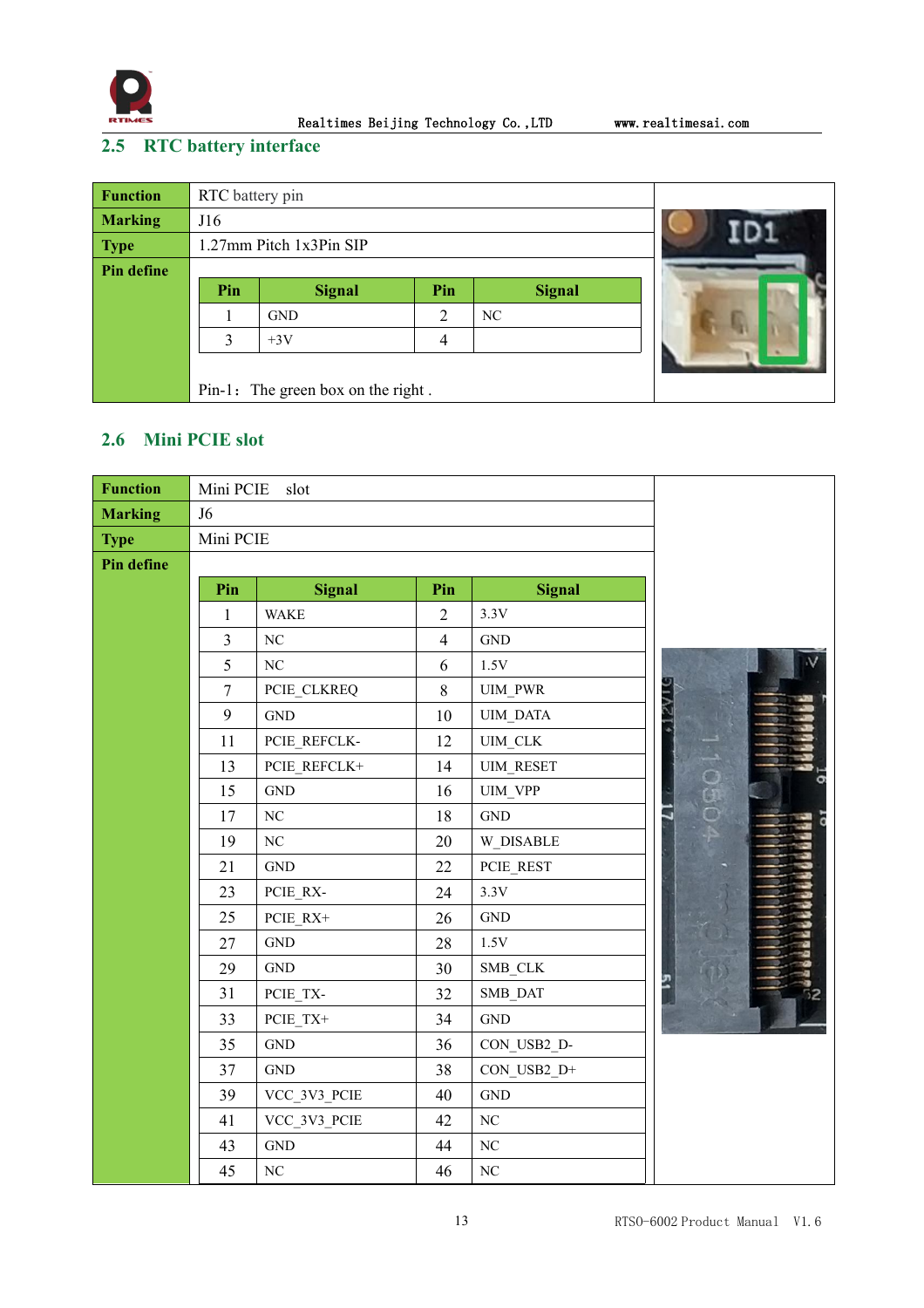

| HES |    | Realtimes Beijing Technology Co., LTD |    |            | www.realtimesai.com |
|-----|----|---------------------------------------|----|------------|---------------------|
|     |    | NC                                    | 48 | 1.5V       |                     |
|     | 49 | NC.                                   | 50 | <b>GND</b> |                     |
|     |    | NC.                                   |    | 3.3V       |                     |

## <span id="page-14-0"></span>**2.7 Power interface**

| <b>Function</b> | Power IN                           |                                          |     |               |  |  |
|-----------------|------------------------------------|------------------------------------------|-----|---------------|--|--|
| <b>Marking</b>  | J18                                |                                          |     |               |  |  |
| <b>Type</b>     | $3.5 \text{ mm}$                   |                                          |     |               |  |  |
| Pin define      |                                    |                                          |     |               |  |  |
|                 | Pin                                | <b>Signal</b>                            | Pin | <b>Signal</b> |  |  |
|                 |                                    | $VCC (+)$                                | 2   | $GND(-)$      |  |  |
|                 | Pin-1: The green box on the right. |                                          |     |               |  |  |
|                 |                                    | Max in: $single + 12V$                   |     |               |  |  |
|                 |                                    | Cable connection is strictly prohibited! |     |               |  |  |

## <span id="page-14-1"></span>**2.8 Mini HDMI**

| <b>Function</b> | <b>HDMI</b> |                       |                |                       |  |
|-----------------|-------------|-----------------------|----------------|-----------------------|--|
| <b>Marking</b>  | J7          |                       |                |                       |  |
| <b>Type</b>     | Mini HDMI   |                       |                |                       |  |
| Pin define      |             |                       |                |                       |  |
|                 | Pin         | <b>Signal</b>         | Pin            | <b>Signal</b>         |  |
|                 |             | TMDS Data2+           | 2              | TMDS Data2 GND        |  |
|                 | 3           | TMDS Data2-           | $\overline{4}$ | TMDS Data1+           |  |
|                 | 5           | <b>TMDS Data1 GND</b> | 6              | TMDS Data1-           |  |
|                 | 7           | TMDS Data0+           | 8              | <b>TMDS Data0 GND</b> |  |
|                 | 9           | TMDS Data0-           | 10             | TMDS Clock+           |  |
|                 | 11          | <b>TMDS Clock GND</b> | 12             | <b>TMDS Clock-</b>    |  |
|                 | 13          | <b>CEC</b>            | 14             | No Connect            |  |
|                 | 15          | DDC clock             | 16             | DDC data              |  |
|                 | 17          | DDC GND               | 18             | $+5V$ Power           |  |
|                 | 19          | Hot Plug Detect       |                |                       |  |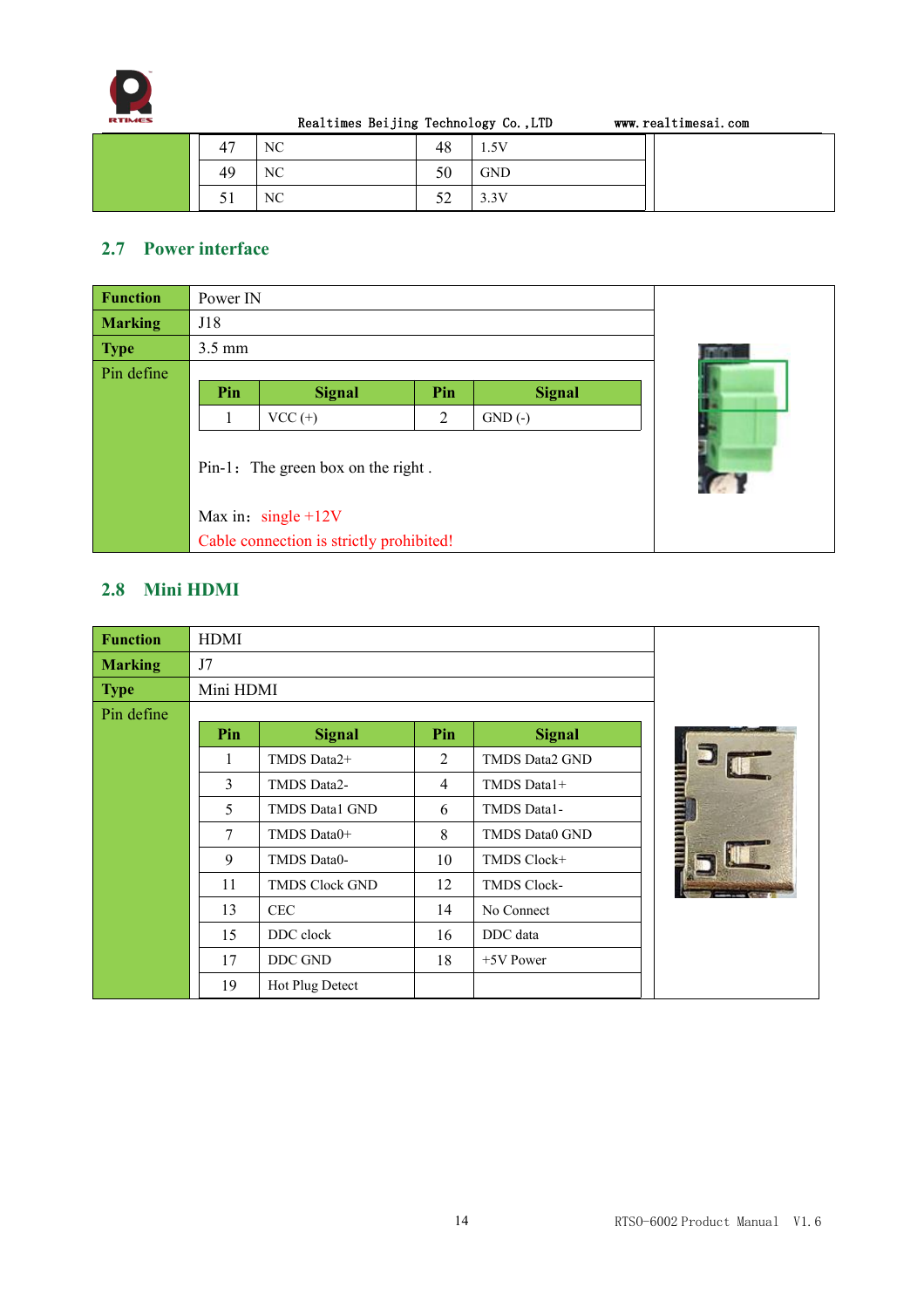

Realtimes Beijing Technology Co.,LTD www.realtimesai.com

## <span id="page-15-0"></span>**2.9 Ethernet**

| <b>Function</b> | Gigabit Ethernet |               |                |                   |                                                                                            |
|-----------------|------------------|---------------|----------------|-------------------|--------------------------------------------------------------------------------------------|
| <b>Marking</b>  | J13              |               |                |                   | Ja.<br>$\mathcal{L}_{\mathcal{A}} = \mathcal{L}_{\mathcal{A}} - \mathcal{L}_{\mathcal{B}}$ |
| <b>Type</b>     | RJ45             |               |                |                   |                                                                                            |
| Pin define      |                  |               |                |                   |                                                                                            |
|                 | Pin              | <b>Signal</b> | Pin            | <b>Signal</b>     |                                                                                            |
|                 |                  | $TP0+$        | 2              | TP <sub>0</sub> - |                                                                                            |
|                 | 3                | $TP1+$        | $\overline{4}$ | $TP2+$            |                                                                                            |
|                 | 5                | $TP2-$        | 6              | $TP1-$            |                                                                                            |
|                 | 7                | $TP3+$        | 8              | TP3-              |                                                                                            |

## <span id="page-15-1"></span>**2.10 USB**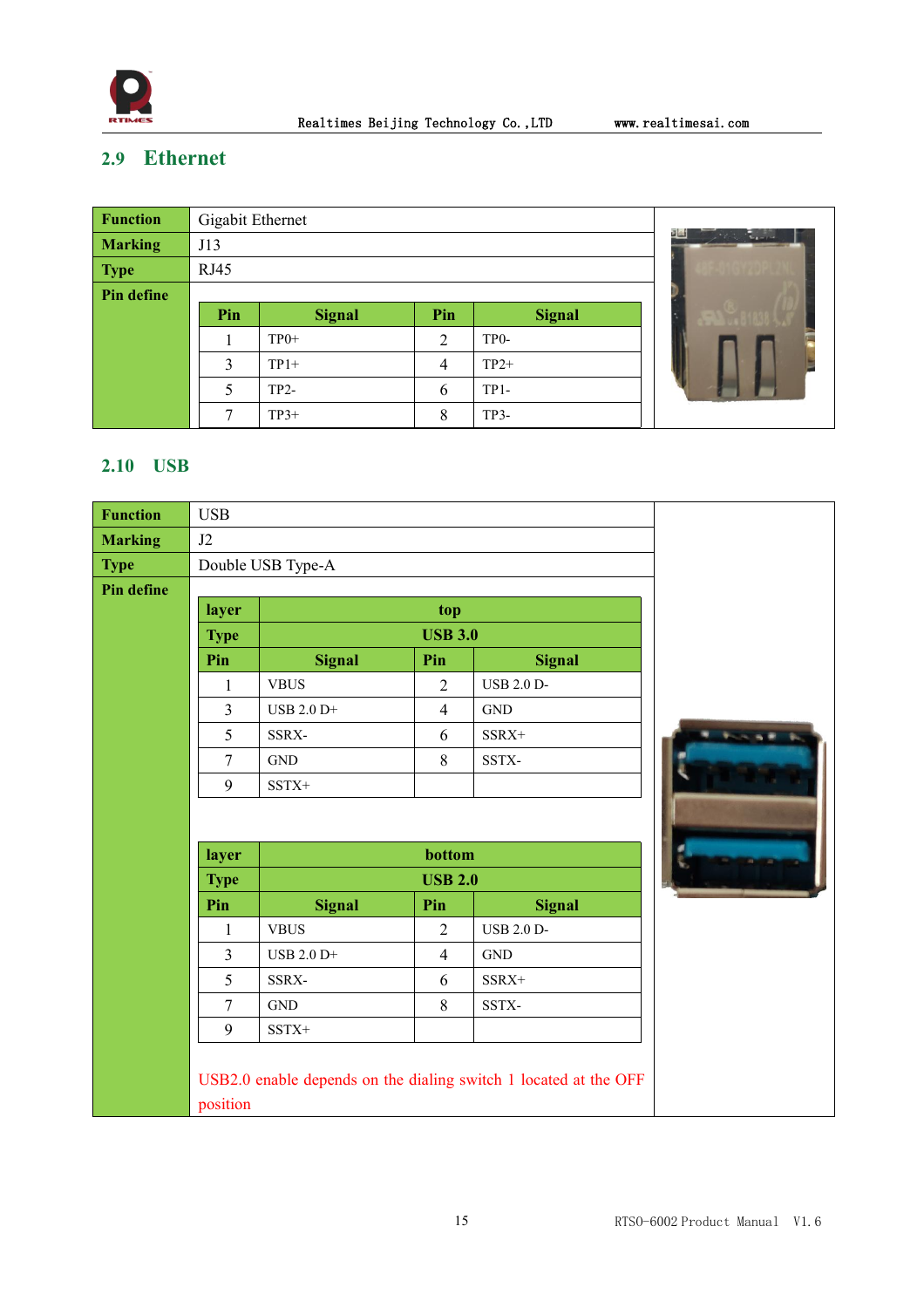

Realtimes Beijing Technology Co., LTD www.realtimesai.com

## <span id="page-16-0"></span>**2.11 OTG-USB2.0**

| <b>Function</b> | USB2.0 |                                                              |                |                   |  |
|-----------------|--------|--------------------------------------------------------------|----------------|-------------------|--|
| J1              |        |                                                              |                |                   |  |
| <b>Type</b>     |        | USB 2.0 MicroType-B                                          |                |                   |  |
| Pin define      |        |                                                              |                |                   |  |
|                 | Pin    | <b>Signal</b>                                                | Pin            | <b>Signal</b>     |  |
|                 |        | <b>VBUS</b>                                                  | $\overline{2}$ | <b>USB 2.0 D-</b> |  |
|                 | 3      | $\text{USB } 2.0 \text{ D+}$                                 | 4              | <b>USB ID</b>     |  |
|                 | 5      | <b>GND</b>                                                   |                |                   |  |
|                 |        |                                                              |                |                   |  |
|                 |        | When usb-otg is in host mode, the USB ID Pin needs to float. |                |                   |  |
|                 |        | When usb-otg is slave mode, USB ID Pin needs to be grounded. |                |                   |  |

## <span id="page-16-1"></span>**2.12 Function pin**

| <b>Function</b> | Function pin |                                                                                                                                                                                         |     |               |  |
|-----------------|--------------|-----------------------------------------------------------------------------------------------------------------------------------------------------------------------------------------|-----|---------------|--|
| <b>Marking</b>  | J20          |                                                                                                                                                                                         |     |               |  |
| <b>Type</b>     |              | 2.0mm pitch 2x5Pin Dip                                                                                                                                                                  |     |               |  |
| Pin define      | Pin          | <b>Signal</b>                                                                                                                                                                           | Pin | <b>Signal</b> |  |
|                 |              | DEV 3V3                                                                                                                                                                                 | 2   | <b>GND</b>    |  |
|                 | 3            | DEV 3V3                                                                                                                                                                                 | 4   | <b>GND</b>    |  |
|                 | 5            | BUTTON PWR ON                                                                                                                                                                           | 6   | <b>GND</b>    |  |
|                 | 7            | FORCE RECOVERY                                                                                                                                                                          | 8   | <b>GND</b>    |  |
|                 | 9            | PMIC SYS RST                                                                                                                                                                            | 10  | <b>GND</b>    |  |
|                 |              | Pin-1: the mark in the red box on the right side of the picture.<br>Pin-2: the mark in the green box of the picture on the right.<br>Pin location: marked by the blue box on the right. |     |               |  |

## <span id="page-16-2"></span>**2.13 UART && I2C**

| <b>Function</b> | <b>UART &amp; I2C</b> |                             |     |                      |  |
|-----------------|-----------------------|-----------------------------|-----|----------------------|--|
| <b>Marking</b>  | J11                   |                             |     |                      |  |
| <b>Type</b>     |                       | $2.0$ mm pitch $2x5Pin$ Dip |     |                      |  |
| Pin define      | Pin                   | <b>Signal</b>               | Pin | <b>Signal</b>        |  |
|                 |                       | GEN1 I2C SCL                | 2   | GEN2 I2C SCL         |  |
|                 | 3                     | GEN1 I2C SDA                | 4   | GEN2 I2C SDA         |  |
|                 |                       | DEV 3V3                     | 6   | DEV 3V3              |  |
|                 | 7                     | <b>UART1 TXD DBG</b>        | 8   | <b>UART1 RXD DBG</b> |  |
|                 | $\mathbf Q$           | <b>GND</b>                  | 10  | <b>GND</b>           |  |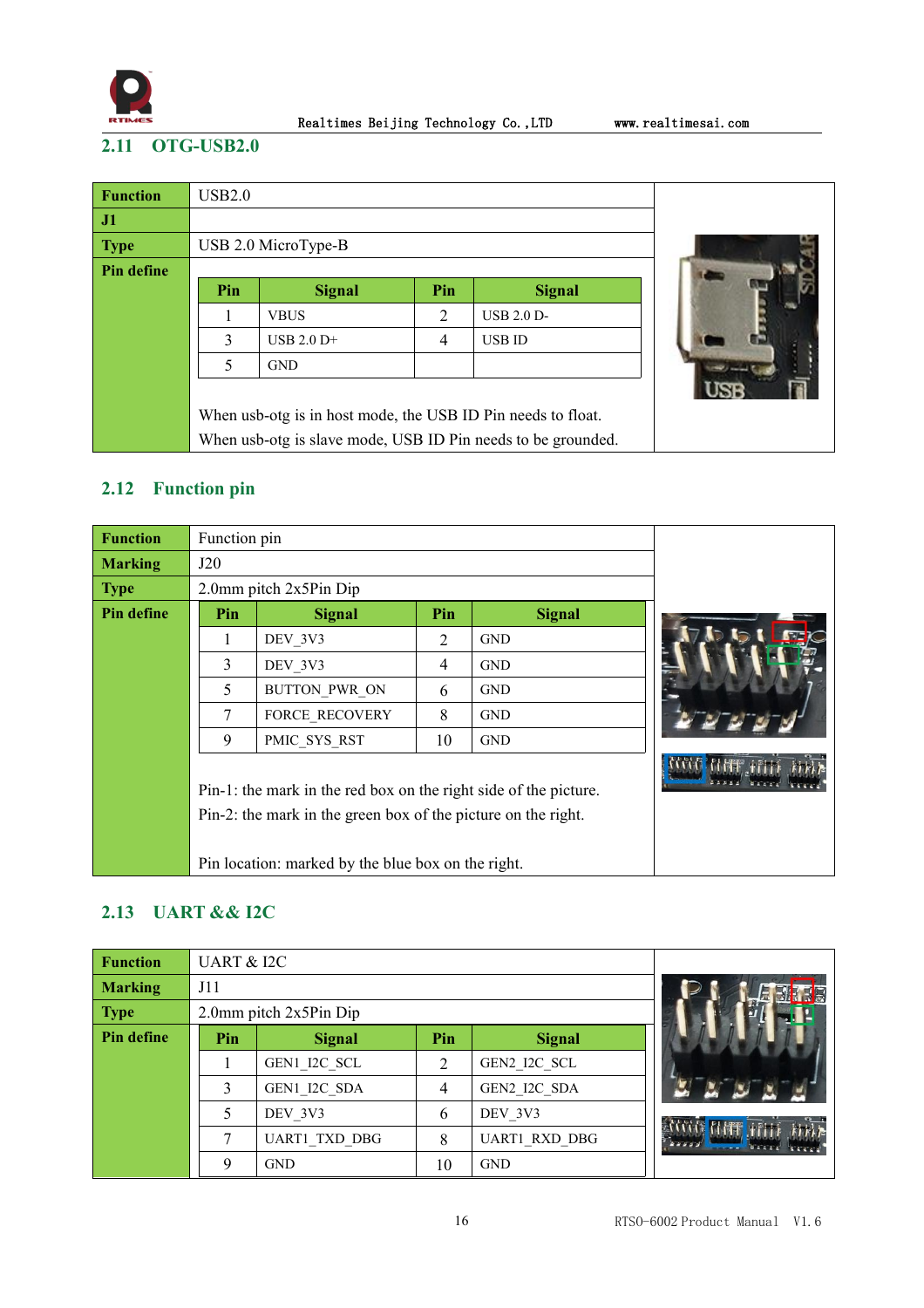

| ᇹ | Realtimes Beijing Technology Co., LTD                                 | www.realtimesai.com |
|---|-----------------------------------------------------------------------|---------------------|
|   |                                                                       |                     |
|   | Pin-1: the mark in the red box on the right side of the picture.      |                     |
|   | Pin-2: the mark in the green box of the picture on the right.         |                     |
|   |                                                                       |                     |
|   | Pin location: marked by the blue box on the right.                    |                     |
|   |                                                                       |                     |
|   | UART1 Debug serial port, 3.3V TTL logic level                         |                     |
|   | The mapping file on the Linux system is tty S0 in the /dev directory. |                     |
|   |                                                                       |                     |
|   | The derived GEN1 I2C and GEN2 I2C buses correspond to the             |                     |
|   | iic-1 and iic-0 buses in the Linux system.                            |                     |

## <span id="page-17-0"></span>**2.14 Serial port**

| <b>Function</b> | Serial port |                                                                                                                                                                                         |     |                                                               |  |
|-----------------|-------------|-----------------------------------------------------------------------------------------------------------------------------------------------------------------------------------------|-----|---------------------------------------------------------------|--|
| <b>Marking</b>  | J12         |                                                                                                                                                                                         |     |                                                               |  |
| <b>Type</b>     |             | 2.0mm pitch 2x5Pin Dip                                                                                                                                                                  |     |                                                               |  |
| Pin define      | Pin         | <b>Signal</b>                                                                                                                                                                           | Pin | <b>Signal</b>                                                 |  |
|                 | 1           | UART2_RXD                                                                                                                                                                               | 2   | <b>UART2 TXD</b>                                              |  |
|                 | 3           | <b>UART2 CTS</b>                                                                                                                                                                        | 4   | <b>UART2_RTS</b>                                              |  |
|                 | 5           | <b>UART3 RXD</b>                                                                                                                                                                        | 6   | <b>UART3 TXD</b>                                              |  |
|                 | $\tau$      | <b>UART3 CTS</b>                                                                                                                                                                        | 8   | <b>UART3 RTS</b>                                              |  |
|                 | 9           | DEV 3V3                                                                                                                                                                                 | 10  | <b>GND</b>                                                    |  |
|                 |             | Pin-1: the mark in the red box on the right side of the picture.<br>Pin-2: the mark in the green box of the picture on the right.<br>Pin location: marked by the blue box on the right. |     | The two serial ports, UART2~ UART3, are both 3.3v TTL logic   |  |
|                 | level.      |                                                                                                                                                                                         |     |                                                               |  |
|                 |             |                                                                                                                                                                                         |     | The mapping files for UART2 and UART3 on the Linux system are |  |
|                 |             | ttyTHS1 and ttyTHS2 in the /dev directory.                                                                                                                                              |     |                                                               |  |

## <span id="page-17-1"></span>**2.15 SPI**

| <b>Function</b> | <b>SPI</b> |                             |                |               |  |
|-----------------|------------|-----------------------------|----------------|---------------|--|
| <b>Marking</b>  | J10        |                             |                |               |  |
| <b>Type</b>     |            | $2.0$ mm pitch $2x5Pin$ Dip |                |               |  |
| Pin define      | Pin        |                             |                |               |  |
|                 |            | <b>Signal</b>               | Pin            | <b>Signal</b> |  |
|                 |            | CAN1 H                      | $\overline{2}$ | CAN0 H        |  |
|                 | ◠          | CAN1 L                      | 4              | CANO L        |  |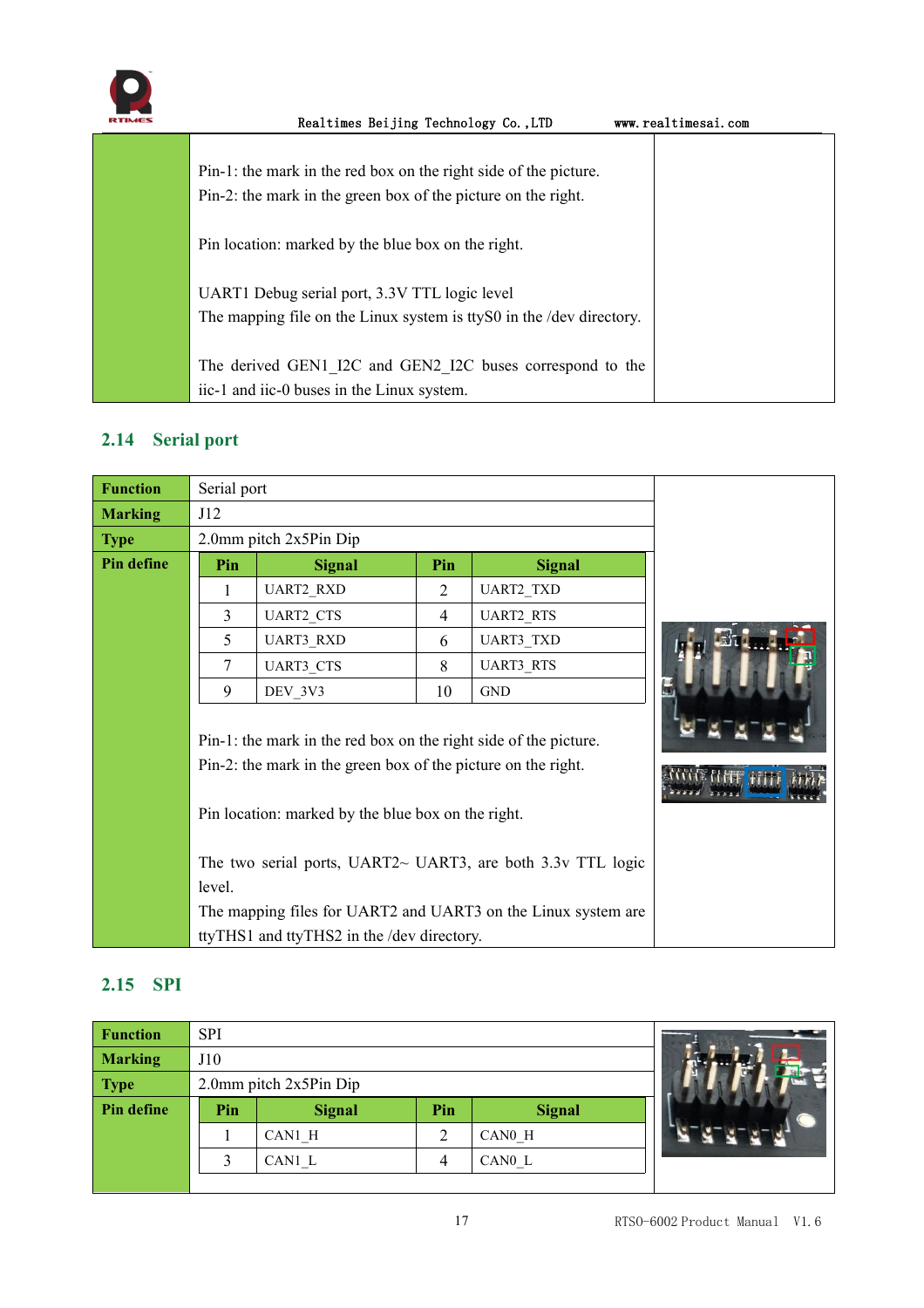

# Realtimes Beijing Technology Co., LTD www.realtimesai.com  $5$  SPI2 SCK 6 SPI2 MISO  $\begin{array}{|c|c|c|c|c|c|}\n\hline\n\text{SPI2}\text{MOSI} & \text{S} & \text{SPI2}\text{CSO} \\
\hline\n\text{O} & \text{DEV} & \text{3V3} & \text{10} & \text{GND} \\
\hline\n\end{array}$ 9  $DEV_3V3$  10 GND Pin-2: the mark in the red box on the right side of the picture. Pin-1: the mark in the green box of the picture on the right. Pin location: marked by the blue box on the right. The mapping files for SPI2 on Linux systems are spi1.0 in the /dev directory.

## <span id="page-18-0"></span>**2.16 Dip Switch**

| <b>Function</b>   | Dip Switch      |            |                                                         |  |
|-------------------|-----------------|------------|---------------------------------------------------------|--|
| <b>Marking</b>    | J3              |            |                                                         |  |
| <b>Type</b>       | 2BIT Dip Switch |            |                                                         |  |
| <b>Pin define</b> |                 |            |                                                         |  |
|                   | bit             | status     | Fun                                                     |  |
|                   | BIT1            | OFF        | default: enables USB2.0, Mini PCIE disables USB2.0      |  |
|                   |                 | <b>ON</b>  | disables USB2.0, Mini PCIE enables USB2.0               |  |
|                   | BIT2            | <b>OFF</b> | default: enables Micro USB2.0 power supplies to carrier |  |
|                   |                 |            | board                                                   |  |
|                   |                 | <b>ON</b>  | disables Micro USB2.0 power supplies to carrier board   |  |
|                   |                 |            |                                                         |  |
| <b>Pin define</b> |                 |            |                                                         |  |
|                   | bit             | status     | Fun                                                     |  |
|                   | BIT1            | <b>OFF</b> |                                                         |  |
|                   |                 | <b>ON</b>  |                                                         |  |
|                   | BIT2            | <b>OFF</b> | default: Auto-PowerON                                   |  |
|                   |                 | <b>ON</b>  | Manual-PowerON                                          |  |
|                   |                 |            |                                                         |  |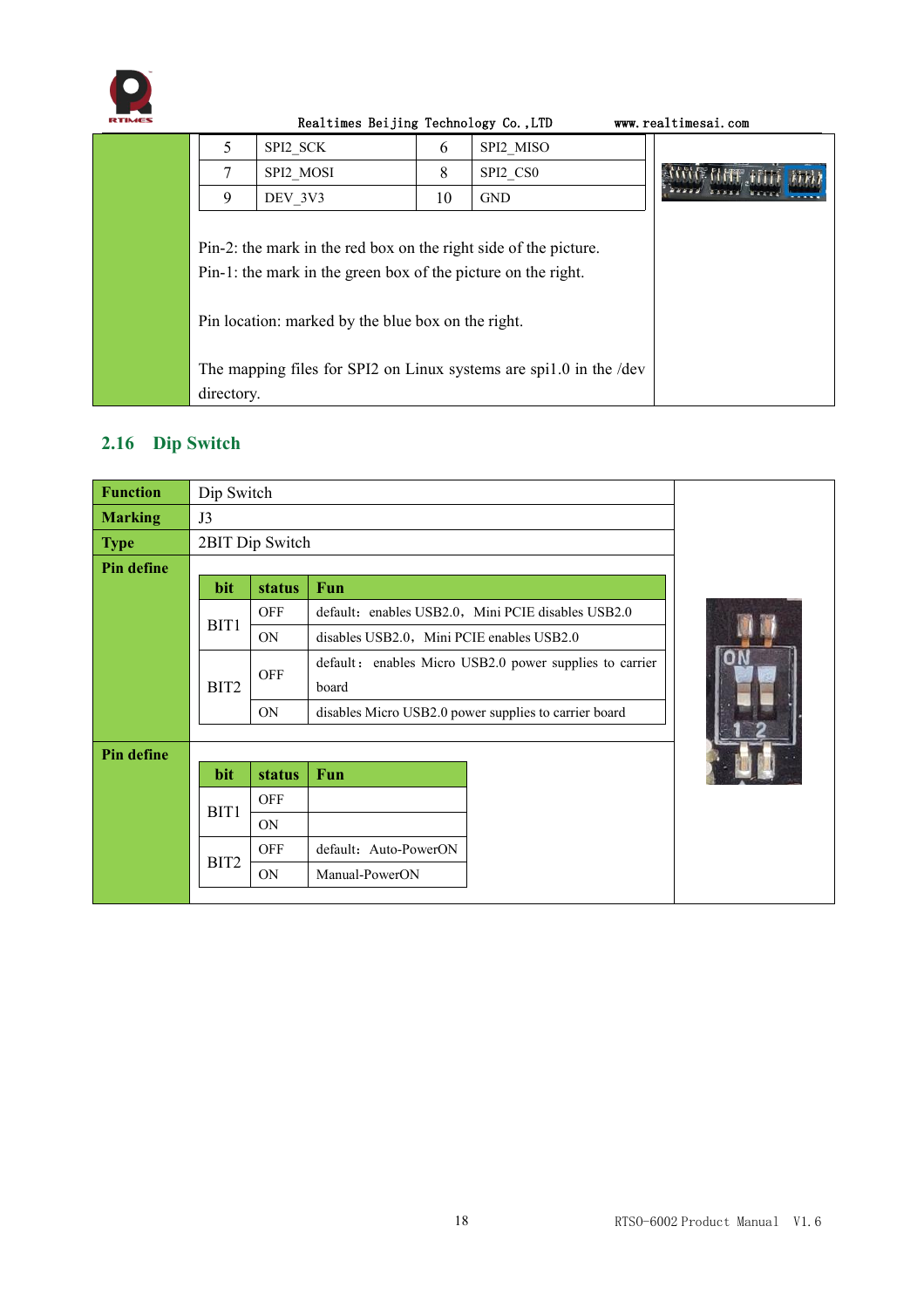

## <span id="page-19-0"></span>**3 Product size**







# <span id="page-19-1"></span>**4 Hardware update history**

## **RTSO-6002 update history**

| Version                                 | Reason for change |
|-----------------------------------------|-------------------|
| V1                                      | Initial release   |
| V1 2<br>$\overline{1}$ . $\overline{2}$ | Change the board  |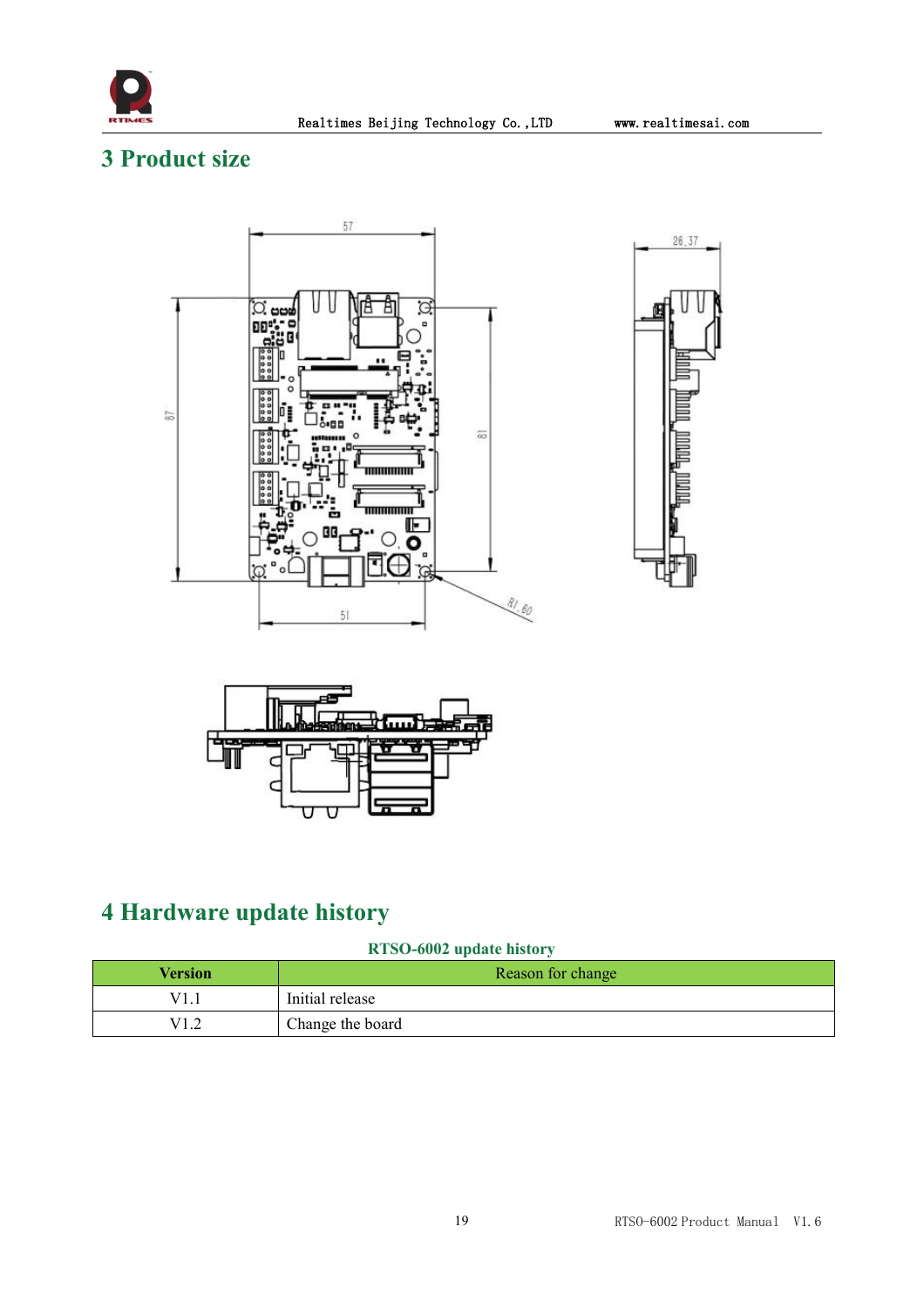

# <span id="page-20-0"></span>**Software version supporting instructions**

## <span id="page-20-1"></span>**1 Installation and use**

## <span id="page-20-2"></span>**1.1 picture of products**



#### <span id="page-20-3"></span>**1.2 How to use the board**

The carrier board cannot work alone, it needs to be used in conjunction with the Xavier NX/TX2 NX/Nano module. After aligning the inter-board connector with the module high-speed connector, press evenly with both hands to connect it; and use the screws provided with the product to reinforce and fix it.

Before using the 6002 carrier board, you must confirm that the Xavier NX/TX2 NX/Nano core module has an operating system loaded with realtimes BSP. For the installation of the operating system and jetpack, please refer to the Xavier NX system [instruction](http://yun.realtimes.cn/) manual (Ruitai cloud network disk/help document).

- a) Ensure that all external system voltages are switched off
- b)Install the Xavier NX/TX2 NX/Nano core module on the 260 Pin SO-DImm connector. Pay attention to the alignment between the connectors during the installation, apply even force, and install the fixing screws.
- c)Install necessary external cables. (e.g., the display cable to the HDMI display, the power input cable to power the system, the USB cable to link the keyboard and mouse...)
- d)Connect the power cord to the power supply.
- e) RTSO-6002 adopts automatic/manual power on design, turn on the power and the system starts to work.
- f) For the system without protective enclosure, please avoid moving the whole system after the system is powered on. It is strictly prohibited to use the body to touch the circuit board and its electronic components.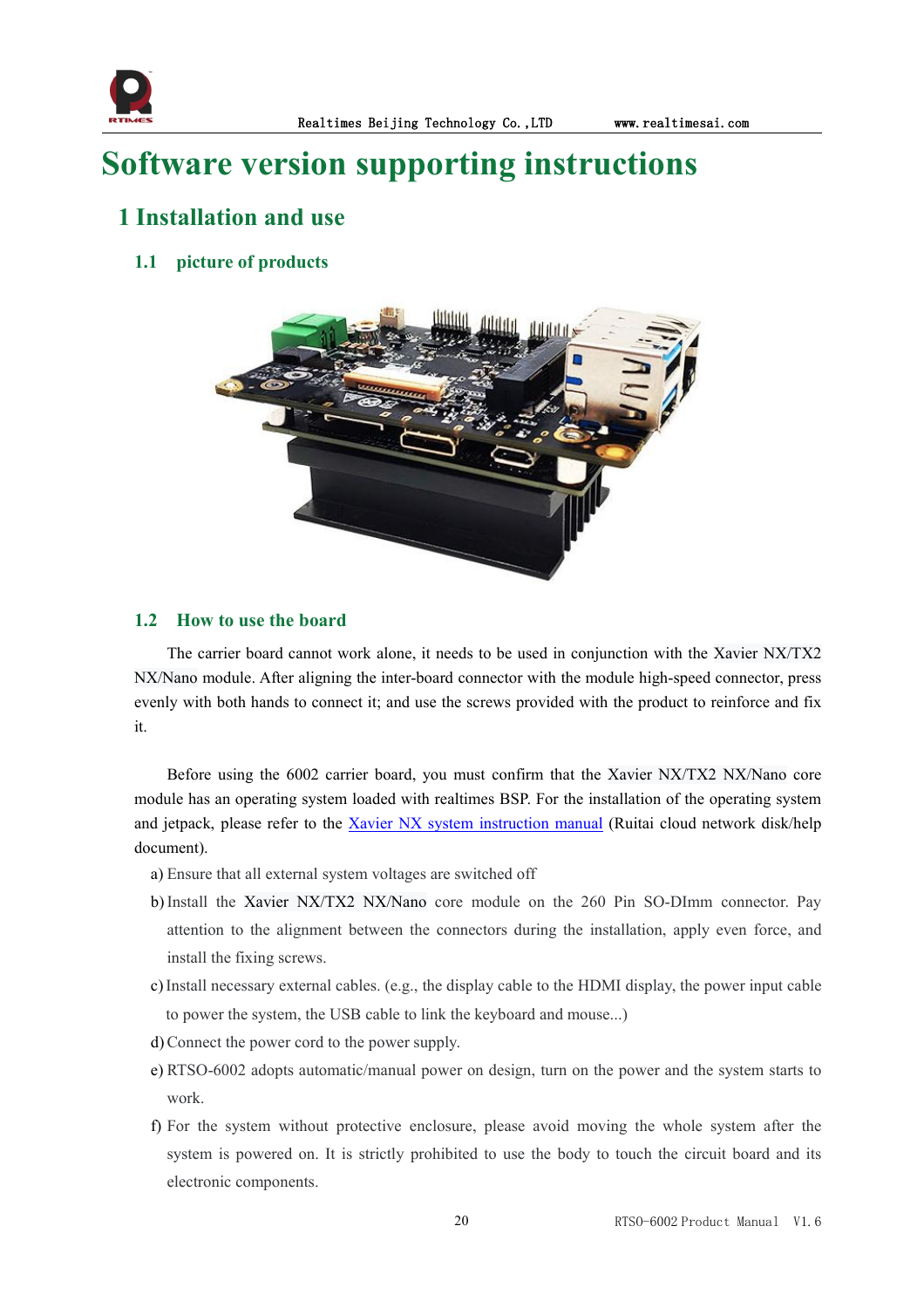

#### Realtimes Beijing Technology Co.,LTD www.realtimesai.com

Jetson Xavier NX/TX2 NX/Nano modules are designed to optimize power efficiency and support multiple software-defined power modes. These power modes limit the budget of the module to around 5W or 10W or 15W by limiting the GPU and CPU frequencies and the number of CPU cores onlineto pre-approved levels. For detailed information and settings of the power mode, you can check the help document Jetson platform working mode settings and [tegrastats](http://yun.realtimes.cn/) status query.

## <span id="page-21-0"></span>**1.3 Recovery Mode**

Jetson Xavier NX/TX2 NX/Nano core module can work in normal mode and Recovery mode, under which file system update, kernel update, Boot Loader update, BCT update and other operations can be performed.

The steps to enter the Recovery mode are as follows:

- a) Power down the device.
- b) use USB cable to connect otg-usb port (P4) of RTSO-6001B with Jetson to develop host USB port.
- c) Press the RECOVERY button without releasing it to power the system. The power supply should be maintained for more than 3 seconds, and then release the RECOVERY button.
- d) After the system enters the Recovery mode, subsequent operations can be carried out.

## <span id="page-21-1"></span>**2 L4T**(**Linux for Tegra Abbreviation"L4T"**)

RTSO-6002 boards work on systems that are burned using the official original NVIDIA Linux For Tegra (L4T). HDMI, Gigabit Ethernet, USB2.0, serial port, GPIO, I2C bus, fan interface, upper LAYER USB3.0 can be supported. But the SD card, the lower layer USB3.0 does not work properly.

Rtso-6002 onboard interface full support, need to load the supporting driver patch.

The NVIDIA Original LT4 package can be downloaded from the following link: **<https://developer.nvidia.com/embedded/linux-tegra>** Rtso-6002 Driver Patch Support Package Download address: **http:// [www.realtimesai.com](https://www.realtimesai.com/en/software.html)**

For the installation of the operating system and jetpack, please refer to the Xavier NX system [instruction](http://yun.realtimes.cn/) manual (Ruitai Cloud Network Disk/Help Documentation/Jetsonx System Burning and Backup Directory).<br>RTSO-6002 board level patch support package download jump link:

<https://www.realtimes.cn/cn/software.html>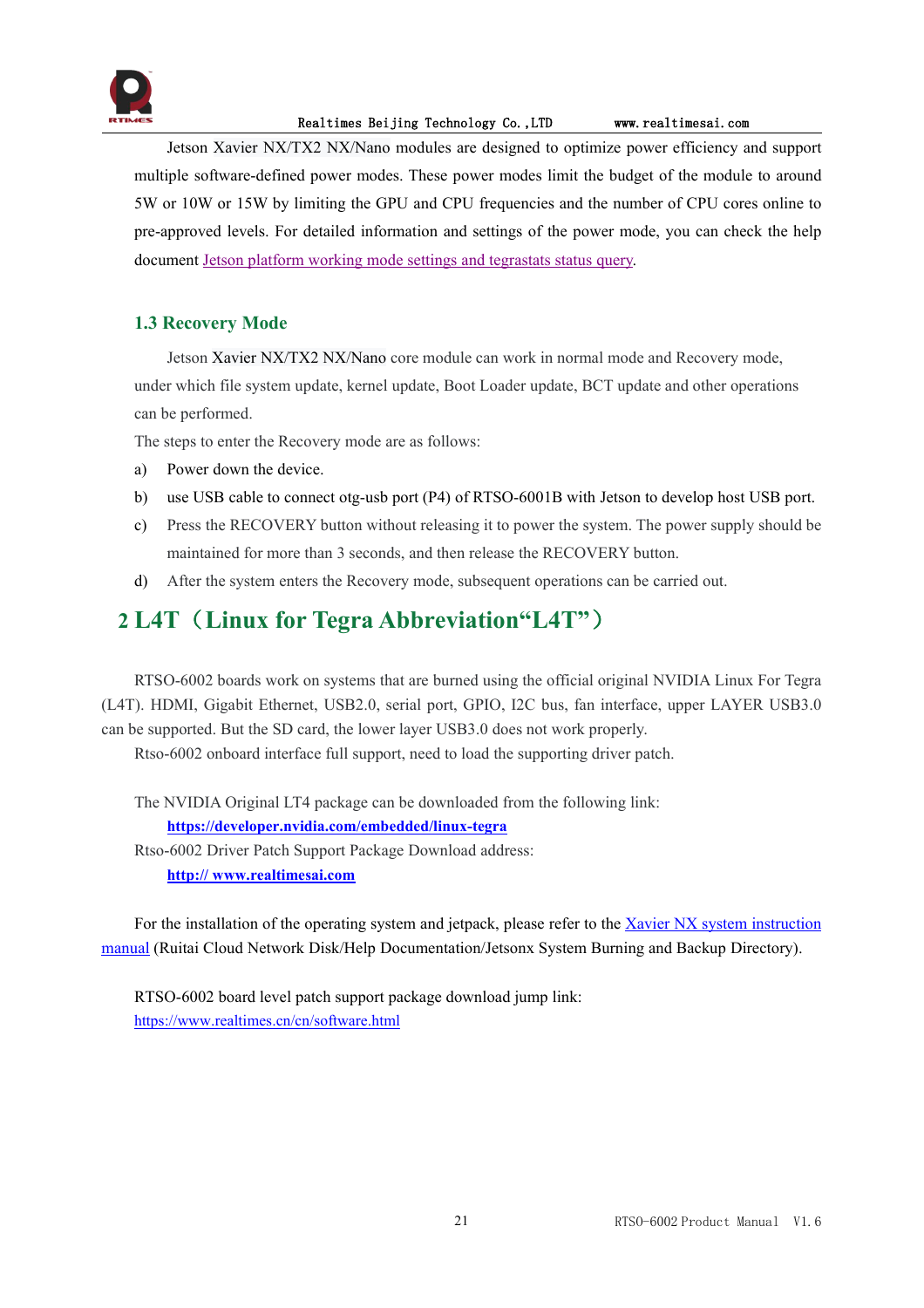

## <span id="page-22-0"></span>**3 Other related introductions**

#### <span id="page-22-1"></span>**3.1 Jetpack**

Nvidia jetpack sdk is the most comprehensive solution for building AI applications. It includes software libraries and APIs, samples, developer tools and documentation for the latest and previous versions of Jetson products.

### <span id="page-22-2"></span>**3.1.1 Jetpack Component summary**

This section briefly introduces each component of JetPack. For more detailed information about these components, please refer to JetPack's online documentation.

#### **OS Image**

JetPack includes a reference file system derived from Ubuntu. (Development kit system, no need to install)

#### **Libraries and APIs**

JetPack library and API include:

•TensorRT and cuDNN for high-performance deep learning applications

•CUDA for multi-domain GPU accelerated applications

•NVIDIA Container Runtime for containerized GPU accelerated applications

•Multimedia API package for camera application and sensor driver development

•VisionWorks, OpenCV and VPI for visual computing applications

•Sample application

#### <span id="page-22-3"></span>**3.1.2 How to install Jetpack**

#### **Overview of process steps**

Installing JetPack to your Jetson device requires you to perform the following steps:

- 1. Download and install the NVIDIA SDK Manager on the Linux host.
- 2. Connect your jetson device to the Linux host (Micro USB or network (same network segment).
- 3. Test your device can connect via ssh.
- 4. Use SDK Manager to select and install the required components.

#### **Download and install the NVIDIA SDK Manager on the Linux host.**

You must have a Linux host with internet access to run SDK Manager and refresh the developer kit.The supported host operating systems are:

Ubuntu Linux x64 Version 18.04 or 16.04

Download and install NVIDIA SDK Manager. **sdkmanager** Installation package: **sdkmanager-[version].[build#].deb** The current version is: **sdkmanager** 1.2.0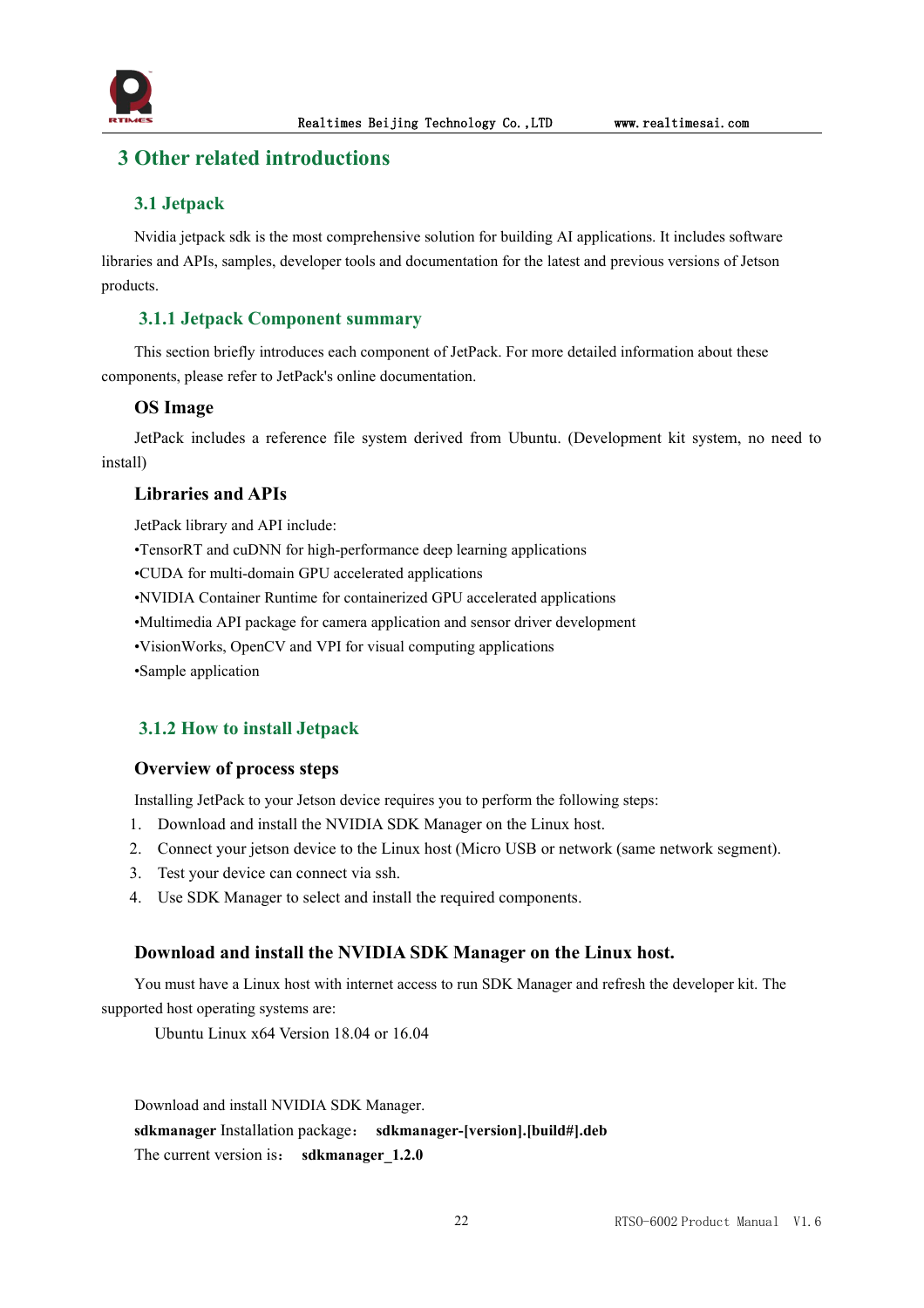

**sdkmanager** install

**\$ sudo apt install ./sdkmanager-[version].[build#].deb**

#### **Connect your jetson device to the Linux host**

Prepare your Jetson device for the following settings. (If the equipment system is not initialized, the system user needs to initialize after power-on)

- Connect the monitor, keyboard and mouse to the Jetson Feiyun smart box device (please refer to the interface description above).

- Use Micro USB cable to connect Linux host and Jetson Feiyun Smart Box (or network (same network segment))
- During the setup process, SDK Manager will provide Internet connection for your jetson Feiyun Smart Box via USB or network connection.
- Connect the supplied power adapter to the DC jack of the Feiyun Smart Box, and plug the AC interface into an AC power outlet.

#### **Test that your device can connect via ssh.**

If connected via Micro USB, enter lsusb under the Linux host terminal to see the nvidia crop

The device can be accessed through ping or ssh commands

\$ ping 192.168.55.1 or  $$ sh \leq$ jetson user $\geq$ @192.168.55.1

If connected via a network, check whether the device ip address is in the same network segment as the Linux host on the Feiyun Smart Box, and the Feiyun Smart Box device can be accessed through the ping or ssh command.

\$ ping <jetson\_ip> or  $\$  ssh <jetson user> $@$  <jetson device ip>

#### **Use SDK Manager to select and install the required components**

NVIDIA SDK Manager supports installing software to Jetson core (Flying Cloud Smart Box). For complete instructions, please referto Chapter 5 of "Xavier NX System [Programming](http://yun.realtimes.cn/) Manual".

#### <span id="page-23-0"></span>**3.2 Developer tools**

JetPack includes the following development tools. Some are used directly on the Jetson system, and some run on a Linux host connected to the Jetson system.

#### **• Application development and debugging tools**

• NSight Eclipse version for GPU-accelerated application development: runs on a Linux host. All Jetson products are supported.

• CUDA-GDB for application debugging: Runs on a Jetson system or a Linux host. All Jetson products are supported.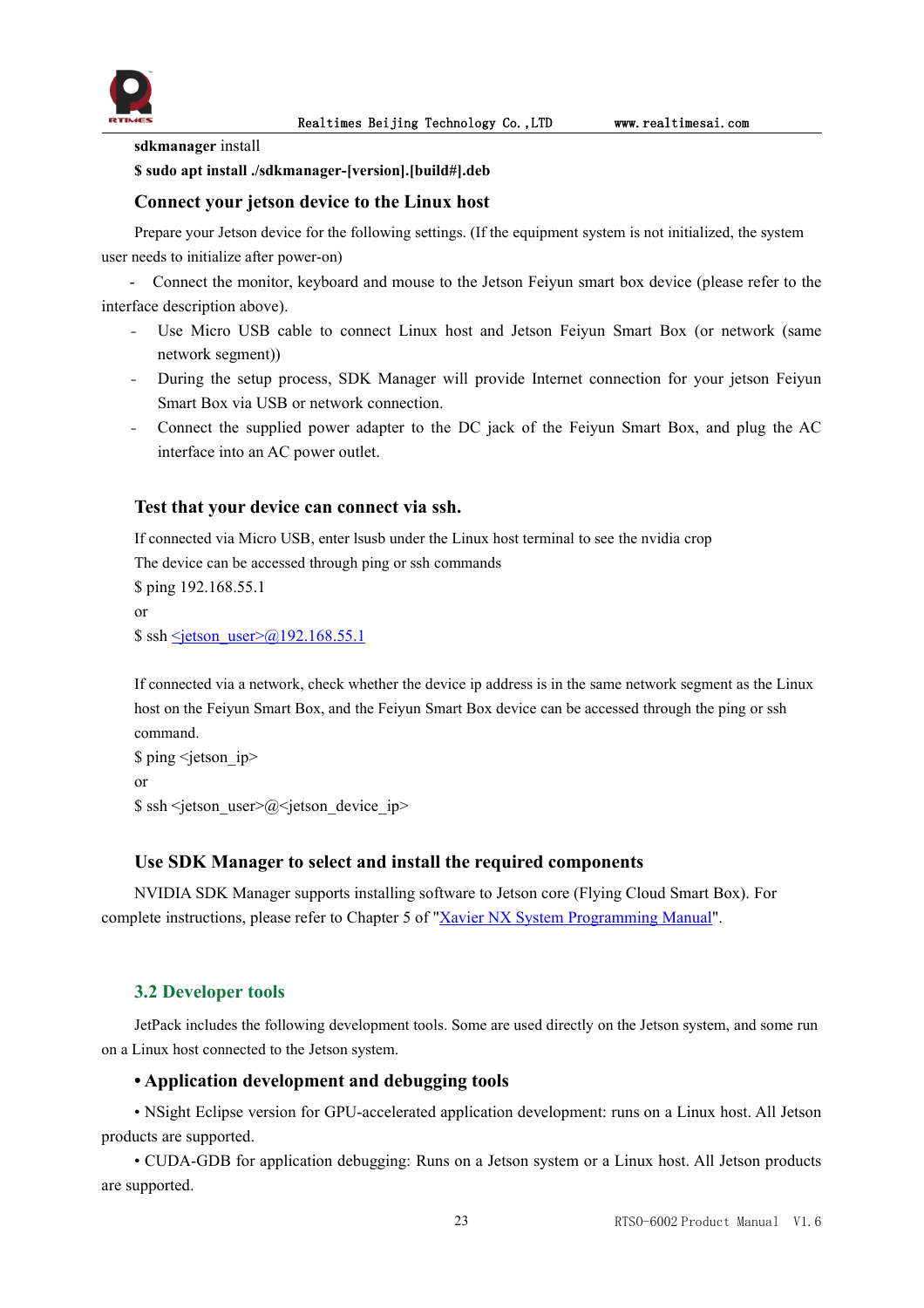

• CUDA-MEMCHECK to debug application memory errors: run on Jetson systems. All Jetson products are supported.

## **• Application analysis and optimization tools**

• NSight Systems for application multi-core CPU profiling: runs on a Linux host. Helps you improve application performance by identifying slow parts of your code. All Jetson products are supported.

• NVIDIA® Nsight™ compute kernel profiler: an interactive profiling tool for CUDA applications. It provides detailed performance metrics and API debugging through the user interface and command line tools.

• NSight Graphics for Graphics Application Debugging and Profiling: A consolegrade tool for debugging and optimizing OpenGL and OpenGL ES programs. Running on a Linux host. All Jetson products are supported.

### <span id="page-24-0"></span>**3. 3 Documentation**

Documents related to developers using JetPack include:

- JetPack [Documentation](https://docs.nvidia.com/jetson/jetpack/index.html)
- VisionWorks [Documentation](https://developer.nvidia.com/embedded/visionworks)
- Nsight Eclipse Edition [Documentation](https://docs.nvidia.com/cuda/nsight-eclipse-edition-getting-started-guide/index.html)
- CUDA-GDB [Documentation](http://docs.nvidia.com/cuda/cuda-gdb/index.html)
- [CUDA-MEMCHECK](http://docs.nvidia.com/cuda/cuda-memcheck/index.html) Documentation
- TensorRT [Documentation](https://docs.nvidia.com/deeplearning/sdk/tensorrt-developer-guide/index.html)
- cuDNN [Documentation](https://docs.nvidia.com/deeplearning/sdk/cudnn-developer-guide/index.html)
- CUDA [Toolkit](https://docs.nvidia.com/cuda/index.html)
- NVIDIA [Container](https://www.google.com/url?q=https://github.com/NVIDIA/nvidia-docker/wiki%23platform-support&sa=D&ust=1562106101392000&usg=AFQjCNG6YZBlyXRWjcpGIYF8fkBkYt9RsA) Runtime
- OpenCV [Documentation](https://developer.nvidia.com/opencv)
- Jetson Linux [Multimedia](https://docs.nvidia.com/jetson/l4t-multimedia/index.html) API Reference
- Nsight [Systems](https://docs.nvidia.com/nsight-systems/index.html)
- [nvprof](https://docs.nvidia.com/cuda/profiler-users-guide/index.html)
- Visual [Profiler](http://docs.nvidia.com/cuda/profiler-users-guide/index.html)
- Nsight [Graphics](https://docs.nvidia.com/nsight-graphics/index.html)
- Nsight [Compute](https://docs.nvidia.com/nsight-compute/NsightComputeCli/index.html) CLI
- VPI–Vision [Programming](https://docs.nvidia.com/vpi/index.html) Interface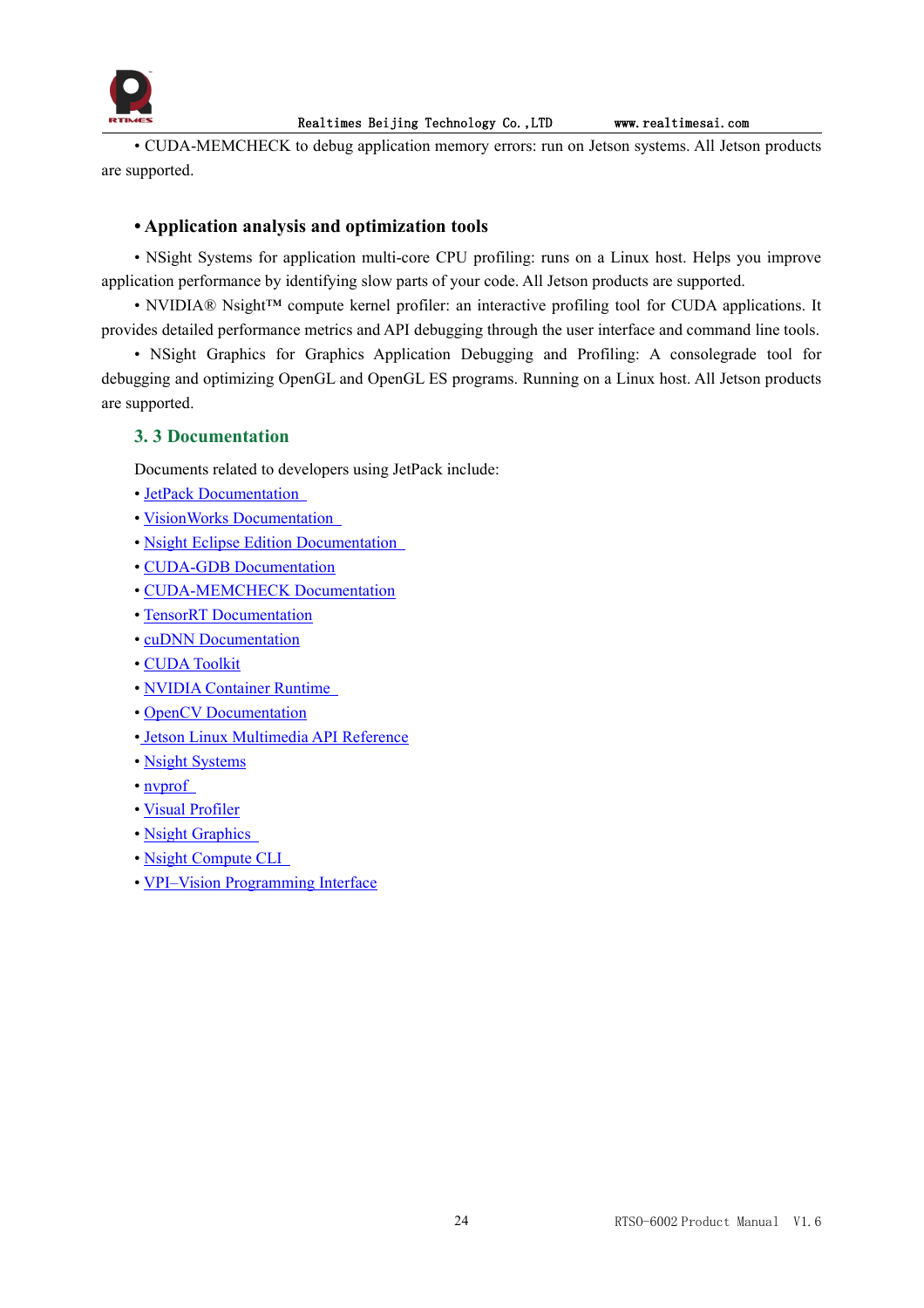

## <span id="page-25-0"></span>**Terms** of Warranty

## **Important note**

Each embedded product provided by Realtimes Technology is free from any defects in material and process,fully in line with the specifications officially issued by the original factory.

Realtimes Technology warranty covers the original products,If the parts configured by the dealer are out of order, please consult with the dealer to solve the problem. All the baseplate and core modules provided by Ruitai New Era (Beijing) Technology Co., Ltd. are guaranteed for 3 years, while the other peripherals are guaranteed for 1 year (life-long maintenance service is provided if the warranty period is beyond the warranty period).The warranty period starts from the date of delivery, for the products repaired within the warranty period, the repair parts shall be extended for 12 months.Unless notified by Realtimes Technology, the date of your original invoice shall be the date of shipment.

#### **How do I get warranty services**

If the product does not work properly, Please contact Realtimes Technology or dealer for warranty service, please show invoice when product warranty(this is the proof for you getting warranty service).

#### **Warranty solution**

When you ask for warranty service, please follow Realtimes Technology warranty process, You will need to receive your first diagnosis from a technicial engineer by phone or by email,at that time,we need you to cooperate with us to fill in all the questions on the RMA form provided by us. Once we accurately determine the cause of the fault and the location of the damage ,we will provide the charge list for the out of warranty products, which needs your confirmation.Realtimes Technology keep the right to repair or replace the products. If the product is replaced or repaired, the replaced faulty product or the repaired and replaced faulty parts will be returned to Realtimes Technology.

For products under warranty,the customer shall bear the freight when the product is returned to the manufacturer,Realtimes Technology will bear the ship cost of the products after maintenance.

#### **The following conditions are not covered by the warranty terms**

- a) Improper installation, improper use, misuse and abuse of products(Overloading, for example).
- b) Improper maintenance and storage (Such as fire, explosion, etc) or natural disasters (such as lightning stroke,earthquake,typhoon,etc)
- c) Personal unauthorized changing the product(such as changing circuit characteristics, mechanical characteristics, software characteristics,Conformal coating).
- d) Other failures which are clearly due to misuse(such as overvoltage,polarity reversal, the pin bent or broken,the wrong connection,drop damage,transportation damage,damage due to over operating temperature and so on).
- e) The logo and part number on the product have been deleted or removed.
- f) The product is out of warranty.